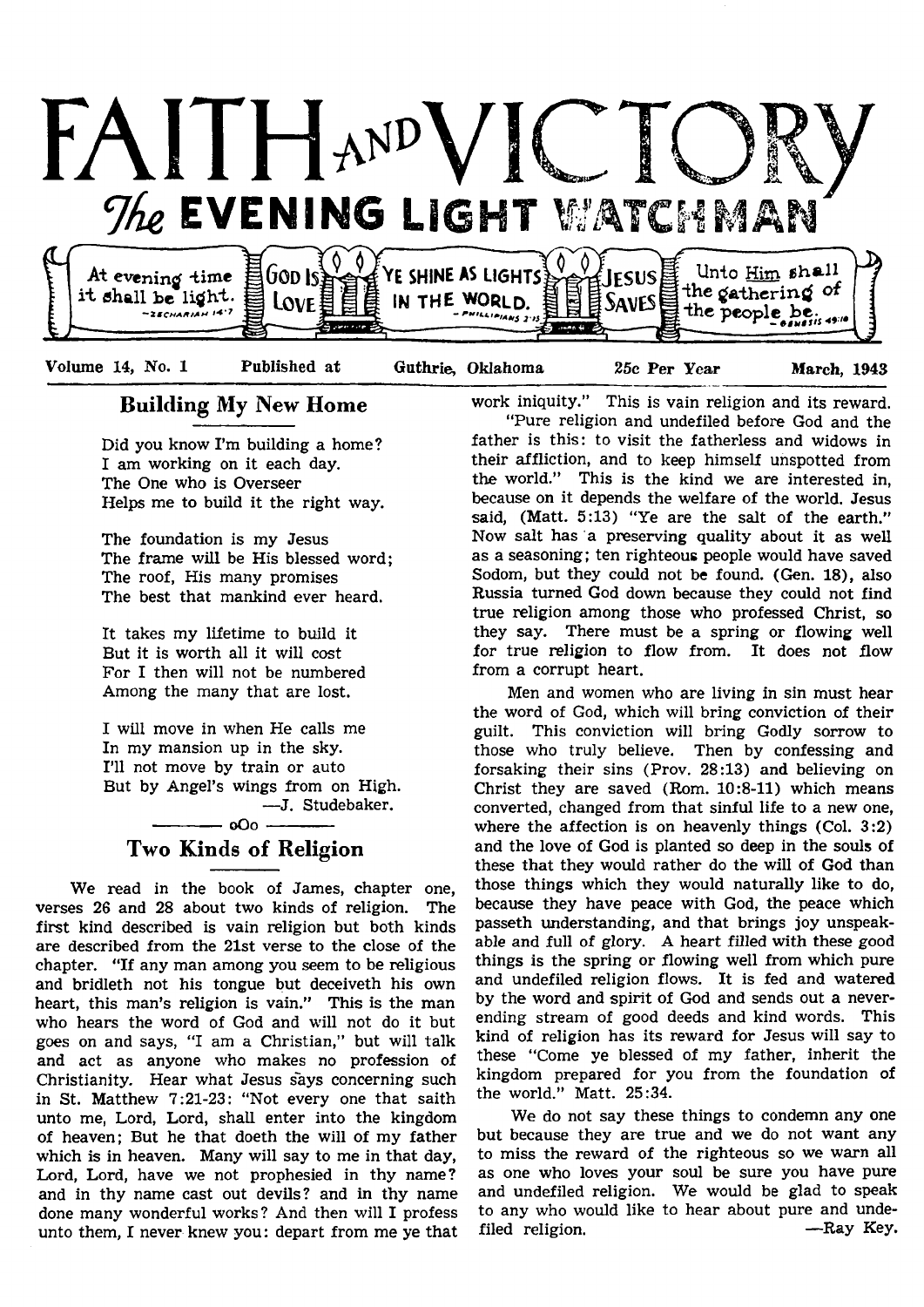## REJECTED

"For God so loved the world, that he gave his only begotten Son, that whosoever believeth in him should not perish, but have everlasting life.

"For God sent not his Son into the world to condemn the world; but that the world through him might be saved." Jno. 3:16-17.

Man had sinned and severed himself from God, he had fallen into guilt and condemnation, and was under the sentence of death; he was not able to pay the debt he owed to God, although through Moses God had extended mercy unto them by giving them the sacrifical law, which would atone for their sins in a measure, until, the time when the true sacrifice for man's sins should appear. God in his love to his chosen people, the Jews; raised up prophets from time to time, which foretold the coming of this sacrifice, or spotless lamb that was to give his life a ransom for fallen man. Many received the good news with joy, and looked forward with hope and anticipation when He should appear, but many died without the sight; the promise was not fulfilled in their day. But again and again God would raise up prophets and give them the heavenly vision of the coming Savior and King who would take away the sin of the world, while at the same time sacrifice and burnt offerings were being made according to the Mc\$aical law, but we find that God had no pleasure in those carnal sacrifices. Wherefore we read "For the law having a shadow of good things to come, and not the very image of the things, can never with those sacrifices which they offered year by year continually make the comers thereunto perfect, for then would they not have ceased to be offered? because that the worshippers once purged should have had no more conscience of sins. But in those sacrifices there is a remembrance again made of sins every year. For it. is not possible that the blood of bulls and of goats should take away sins. Wherefore when he (Jesus) cometh into the world, he saith, Sacrifice and offering thou wouldst not, but a body hast thou prepared me, in burnt offerings and sacrifices for sin thou hast had no pleasure: Then said I, Lo, I come (in the volume of the book it is written of me) to do thy will O God." Heb. 10:1-7. Jacob, when he was about to pass on, called his sons together to tell them what would come to pass in the last days; said he, "The sceptre shall not depart from Judah, nor a lawgiver from between his feet, until Shiloh come; and unto him shall the gathering of the people be." Gen.  $49:10$ . The vision was so vivid to Isaiah that he broke forth with those immortal words, "For unto us a child is born, unto us a son is given, and the 'government ^h.all be upon his. shoulder; and his.name shall be called Wonderful; Counsellor, The mighty God, The everlasting Father, The Prince of Peace."

Isa. 9:6. The angel told Joseph "Thou shalt call his name JESUS: for he shall save his people from their sins."

That was Jesus' mission in this world; He came to seek and to save that which was lost. He came to give His life a ransom for many. He said "I am come that they might have life, and that they might have it more abundantly." He came preaching repentance. He came a "Light into the world." John tells us "He was in the world, and the world was made by him, and the world knew him not. He came unto his own, and his own received him not." Jno. 1:10-11. This is a sad and pathetic statement, although his coming had been foretold with precision, holy men of God spake as they were moved by the Holy Ghost, yet the majority of the people turned Him down. Many of the lawyers and doctors of the law, who should have known Him, rejected Him as did many of the Pharisees. But why did they reject Him ? Why did they refuse to receive His doctrine? Because sin had blinded their eyes and hardened their hearts, so that they could not know Him. Jesus said they hated Him because He testified unto them that their deeds were evil. He said that men love darkness rather than light, for the same reason, their deeds were evil. They would not come to the light lest their deeds should be made manifest. We are made to believe that the same condition exists in the heart of many today. They love their sins and evil ways more than they love the Saviour, although He has given His life a ransom on Calvary to save their never-dying souls, yet they reject the Saviour's love and trample His tender mercies under their wayward feet and say by their ways and actions, "I will not have this man to rule over me." What a pity! What an awful sight to see a blind stony hearted generation of sin-loving people, pushing and crowding their way down to hell, when the Saviour stands with out-stretched arms, saying, "Come unto me all ye that labor, and are heavy laden, and I will give you rest." Just as He wept over Jerusalem and said how oft would I have hovered you . . . and ye would not. Ye would not, why not? Listen! "Enter ye in at the strait gate: for wide is the gate, and broad is the way that leadeth to destruction, and many there be which go in thereat: Because strait is the gate, and narrow is the way, which leadeth unto life; and few there be that find it." Matt. 7:13-14. Why so few? Because of the deceitfulness of sin. Many are so nullified by its soul deadening influence until they cannot see their.need of a Saviour. They do not really know their own miserable state and condition. They will not come to the light that they may see just how they appear before God. They will not give ear unto His gentle, pleading voice, and it will be said of them, "Because I have called and ye refused: I have stretched out my hand, and no man regarded; but *y*<sub>v</sub> have set at nought all my counsel, and would none of my reproof: I also will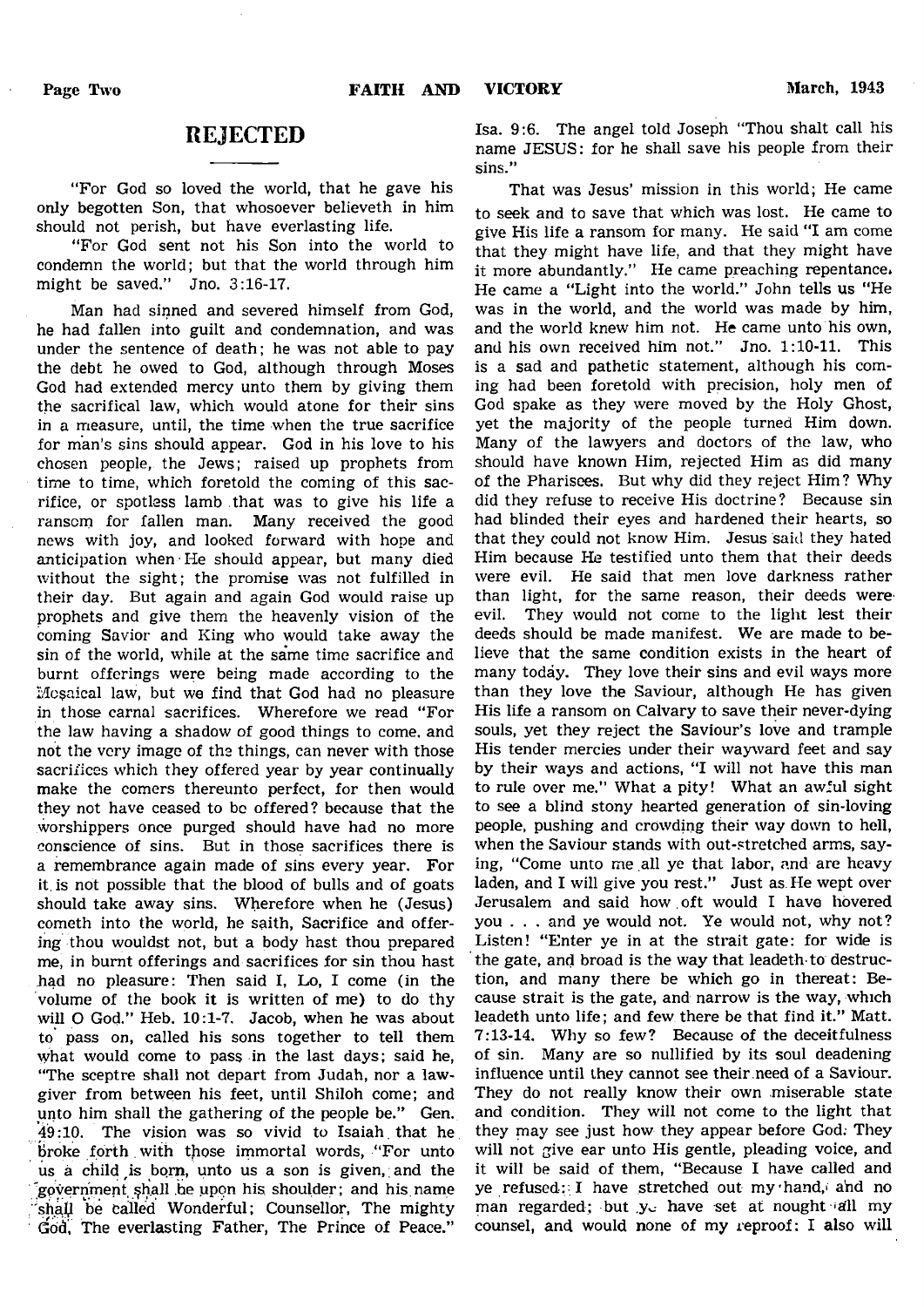laugh at your calamity, I will mock when your fear cometh." Prov. 1:24-26.

It is no light thing to reject Christ and His word. Whosoever he be that rejecteth Jesus Christ and turneth down His word, and refuses the counsel and wooing of the Spirit of God turns down all that is real, all that is holy and eternal. He turns down heaven and its enduring treasures, he rejects life, and chooses death. "For God hath not called us unto uncleanness, but unto holiness, he therefore that despiseth, despiseth not man but God." 1 Thess. 4:7-8a. Because the Jews rejected Christ, He told them with weeping: behold your house is left unto you desolate. Many today are rejecting Christ and turning Him down for the vain and sinful pleasures of this perishing world. The holy scriptures reveal to us that in these last days many will be lovers of pleasure more than lovers of God, having a form of godliness but denying the power thereof, reveling on in sin and folly at the dance, the theater, the card table, and drinking, gambling in the night life, adultery, uncleanness, hypocrisy, pride, sham, and vanity, and will awake some day to find that they have been reaching forth for a bubble that has bursted in their hand and left them to face the grim realities of a never-ending eternity without God and without hope. They will have nothing to stand upon but a sandy foundation, no promise of a reward, only that which is given for a wasted and blasted life without Christ and all heaven rejected in this life, and after death at the great judgment bar of God to hear those awful heart-rending words: "Depart from me ye workers of iniquity, I never knew you." There shall be weeping and gnashing of teeth, darkness and despair, no hope, no joy, no happiness, no deliverance. In this time world, God's plan rejected, no time for Jesus, no time for salvation, no time for heaven. In eternity by Christ denied, refused, and rejected, rejected, RE-JECTED. Oh be wise, do not continue to harden your heart, do not continue to refuse the counsel of the dear loving Lord, just think for a moment what value He has placed upon your soul, and what a tremendous price He has paid to redeem you and bring you back into favor and fellowship with God. Why still remain in sin? Why still be numbered with the throng that cried, away with him, away with him? This is the day of grace, now is the accepted time. "You may have salvation if you will." If you be one of them that have not yet made Christ your choice, bid Him come into your heart and life. Look up by faith to Calvary's Cross, see the open fountain flowing freely to wash away your sins, confess and forsake your sins, step into the fountain and be made whole while it is called today. Consecrate your heart and life to God, and you will not be one of them that will stand at the last day, REJECTED.

—Ulysses Phillips.

## Old-time Religion

"Know this also, that in the last days perilous times shall come." 2 Timothy 3:1.

It is very plain to see that we are evidently living now in the last days. . . in troubled times, far beyond the imagination of the average person. All these things are but the fulfillment of the blessed scriptures.

There is a sure hope and deliverance for the true Christian at all times. It is the reality and\* power of the old time religion as taught in God's Bible. "Thou art my hiding place; thou shalt preserve me from trouble; thou shalt compass me about with songs of deliverance." Psa. 32:7.

It is fully evident and certain that we must return to the faith of our fathers. . . back to the faith once delivered to the saints. Back to the Bible is the world's only hope and salvation . . .

"The wicked shall be turned into hell, and all the nations that forget God." Psalm 9:17.

Infidelity, atheism, modernism, cultism, scotferism, and all other kinds of unbeliefs and satanic wolves are working day and night to overthrow and destroy the true Christian believer's faith and trust in God.

Truly, we are living in perilous times of a troubled world. . . Men's hearts are failing them for the things coming to pass upon the earth in these latter days. The signs of the times point toward the soon coming of the Lord Jesus Christ. The BIBLE is the most up-to-date and down-to-date instructions, information and appeal that mankind can read or secure in this day. It is God talking directly to man.  $\cdot$ 

The time is at hand when the Christian must awaken and the sinner and unbeliever must call upon God and KNOW that judgments will fall upon the world— and every man shall be judged according to his works. God says: "Come unto me. and repent, all ye ends of the earth."

A world-wide Christian revival is a sure way to prevent a world-wide revolution and a great breaking down of governments and our many civilizations of the present world. The OLD TIME RELIGION is a mighty power, principle, belief and great spiritual awakening for the heart, soul and mind of humanity .... It is the faith and courage of brave Christian soldiers that will stand and march forward through sunshine and dark shadows of this uncertain life here below. It will stand and rejoice. . . looking upward when this world is on fire. Yea, it will enter into spiritual transition from this troubled sin-cursed'world and arrive safely into that eternal city not made with hands. . . Amen, Hallelujah!

" In the way of righteousness is life; and in the pathway thereof there is no death." Proverbs 12:28. —Jesse J. Go'fman.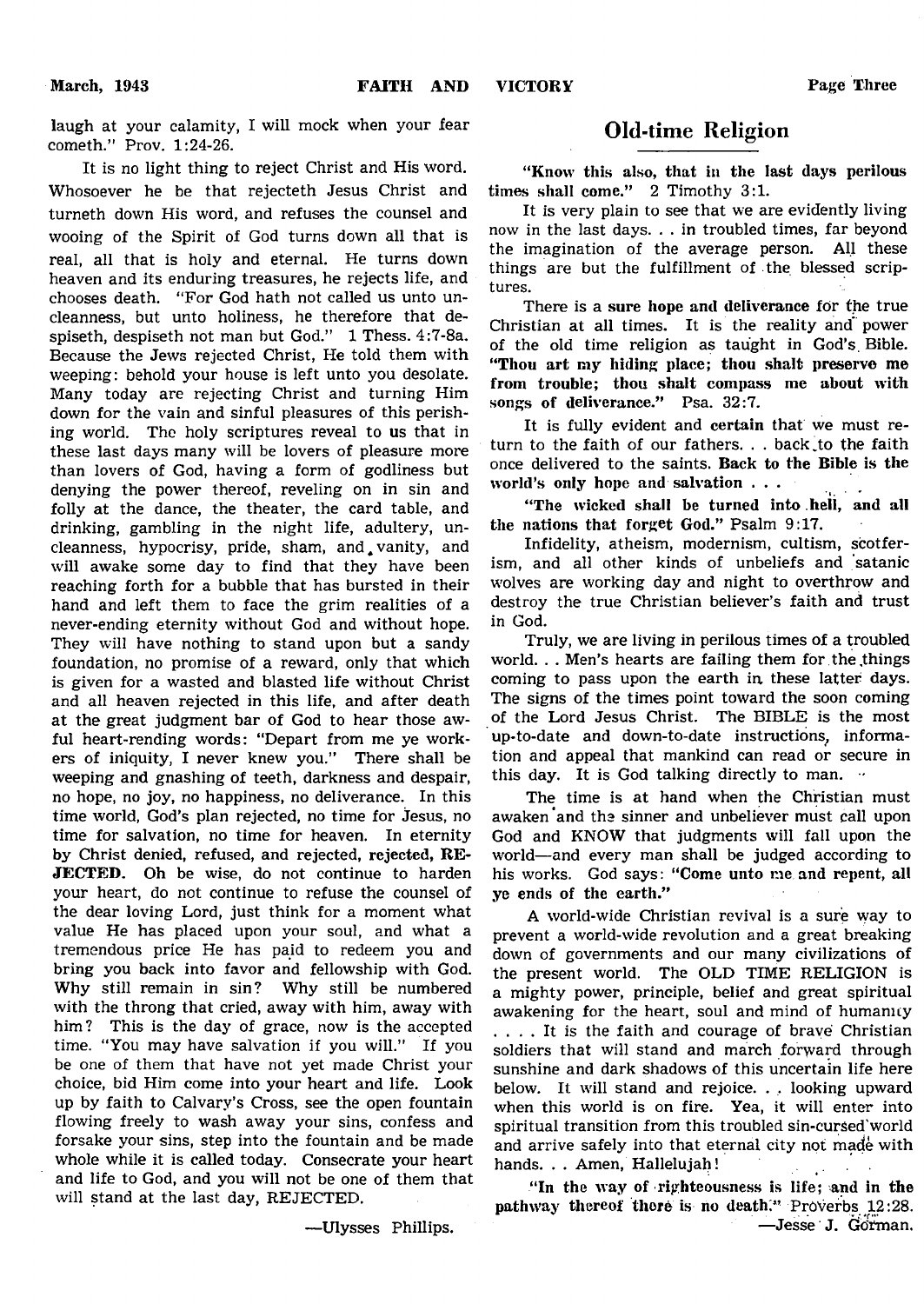## " FAITH AND VICTORY"

## 16 PAGE HOLINESS MONTHLY

An exclusive, full gospel paper printed and sent out in the name of the Lord Jesus Christ in the interest of all Christians, which body of believers constitute the one and only true Church of God.

This non-sectarian paper is edited and published each month (except August of each year which is Camp-meeting month, and we omit this month to attend these meetings) by Fred Pruitt, assisted by Mary A. Pruitt, and other consecrated workers at FAITH PUBLISHING HOUSE, 920 W Mansur Ave., Guthrie, Okla.

(Entered as second-class matter June 30, 1930 at the Post Office at Guthrie, Oklahoma under the act of March, *U,* 1879.) —SUBSCRIPTION PRICES—

| Five copies to any address, one year  1.00   |
|----------------------------------------------|
| Twelve copies to any address, one year  2.00 |

Its motto: Have faith in God. Its object: The glory of God and the salvation of men; the promulgation and restoration of the whole truth to the people in this "evening time" as it was in the morning Church of the first century; the unification of all true believers in one body by the love of God. Its standard: Separation from the world and entire devotion to the service and the will of God. Its characteristics: No discipline but the Bible, no bond of union but the love of God; no test of fellowship but the indwelling spirit of Christ; and separation from all human organizations—such are not authorized in the Word of God.

This publication teaches salvation from all sin, sanctification for believers, unity and oneness for which Jesus prayed as recorded in John  $17:21$  and manifested by the apostles and believers after Pentecost. By God's grace we teach, preach, and practice the gospel of the Lord Jesus Christ, the same gospel which Peter, John, and Paul preached, taught, and practiced; including the Divine healing of the body. James 5:14, 15.

Through the Free Literature Fund thousands of gospel tracts are published and sent out free of charge as tne Lord supplies. Cooperation of our readers is solicited, and will be appreciated in any way the Bible and the Holy Spirit teaches you to do or stirs your heart. "Freely ye have received, freely give." Read Exodus 24:2; 1 Chron. 29:9; 2 Cor. 9:7; and Luke 6:38.

Free-will offerings sent in to the work will be thankfully received as from the Lord and used in the furtherance of the gospel work as God directs unless otherwise specified. All personal checks and Post Office Money Orders should be made payable to Fred Pruitt, or to

> FAITH PUBLISHING HOUSE 920 W. Mansur Ave., Guthrie, Oklahoma.

" Work on, work on, nor doubt, nor fear. From age to age this voice shall cheer: Whate'er may die or be forgot, Work done for God, it dieth NOT."  $0 - 0 - 0 - 0 - 0 - 0$ 

Eldorado Springs, Mo.—To all the dear saints and all that read the little paper; for God knows we can't afford not to read it. It surely does my soul good to read it. I am still on the firing line, with victory in my soul. We can't afford to follow the flesh. If we did not have God's spirit to guide us and tell us what to do and what not to do we would be in the dark at all times.

O how good God is to us. Remember me when you<br>7. Your brother, -S. W. Middleton. pray. Your brother,

## *Editorials*

The "Lord's Print Shop" has been a very busy place for all the workers during this winter and the Intertype, printing presses, folding machines and type writers have been doing good work for the Lord and in behalf of precious souls. While we have been doing more printing this winter than usual, we have also had a larger amount of calls for the literature. Hardly a day passes but what we have a lot of packages of tracts, papers and booklets to put in the Post Office, we rejoice in spirit to know that we are workers together with Him and we rejoice also to know that so many of our readers are praying for us and some are sending free-will offerings and all are also "Workers together with Him." Free-will service is the only kind of service that is acceptable with God. We would not want anyone to send money here to this work unless they do it with a free-will and as unto the Lord for we know that God sets the members in the Body as it pleases Him and some function in the body as prophets, evangelists, teachers and others are helps. True saints never envy one another but are humble and meek, gladly filling their little place in the body and in that way become edifying to the whole Body. The Body of Christ is the Church, the "Born Again ones" and they hear his voice and gladly obey Him.

The workers here at the Print Shop are not getting paid for their labor as the world does and neither are they asking for it but do their work as unto the Lord and crucify selfish desires that the Gospel of Christ can go forth to men by the printed page. Remember the work and all the workers in prayer.

#### $0 \rightarrow 0 \rightarrow 0 \rightarrow 0 \rightarrow 0$

At present the indications are that the government will be soon calling two of our workers away, the boys who handle the printing presses and the folding machines. The Lord may call girls to do this part of the work if He can find those who are consecrated to deny self and live wholly for God and the salvation of souls.

I often think of the scripture that reads thus, "The eyes of the Lord run to and fro throughout the whole earth, to find those whose hearts are perfect toward Him that He might show Himself strong in their behalf." God wants to show Himself strong in your behalf and He can only do this as you wholly deny yourself and let Him possess and rule in your heart. If God shows Himself strong in your behalf you will have to have an unfeigned and unshaken faith in God to obey Him in all things.

If we would pay wages for help like the world does we could get plenty of help but what kind would it be? Our desire is to have workers that are in touch with God and unless they come with a sacrificing spirit and hearts filled with the love of God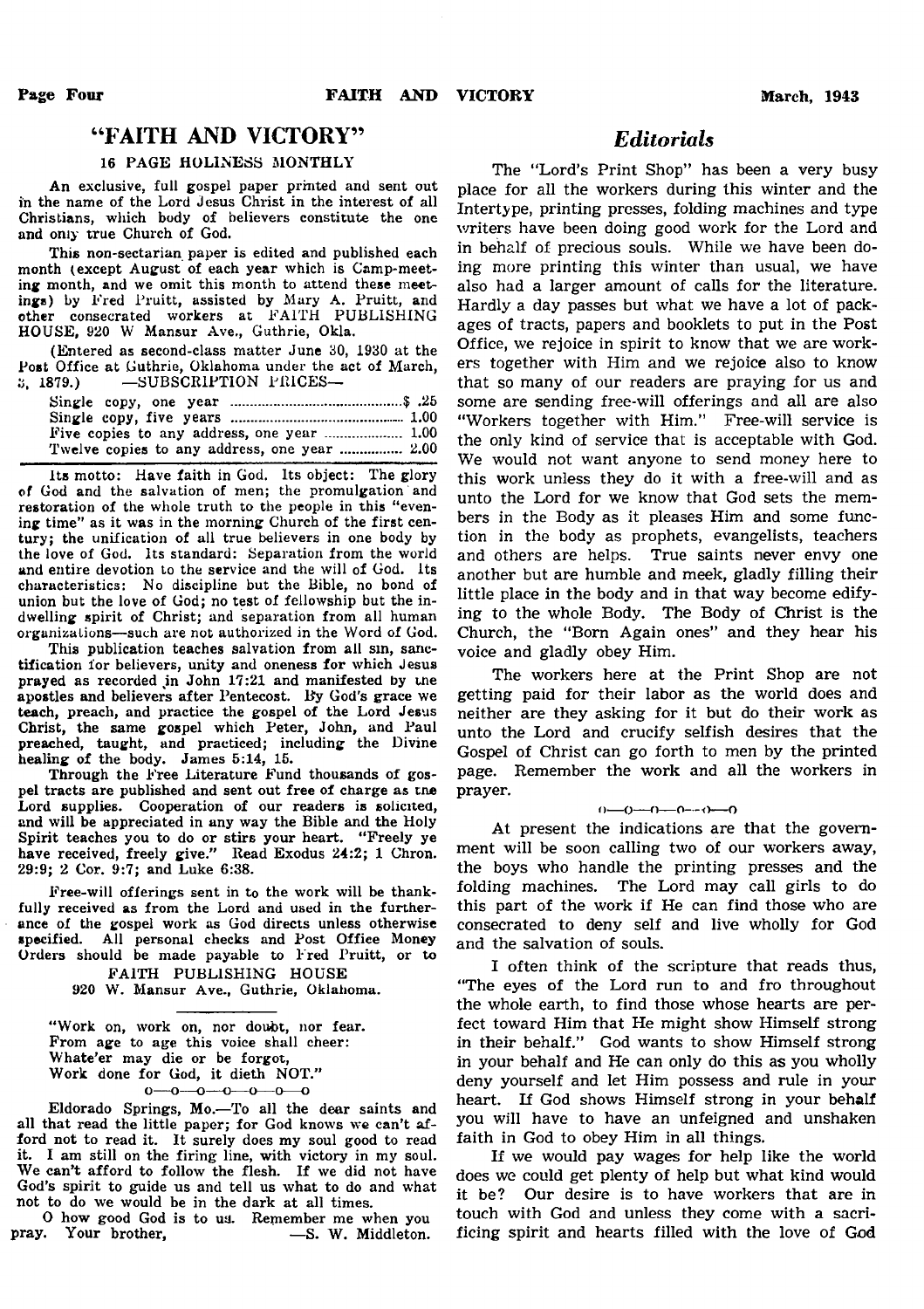and a burden for souls they would be of little value in the "Lord's Print Shop." When we do our work as unto the Lord, He is pleased and we are blessed and the work is blessed and all goes smoothly. We serve God because of His love in our hearts and labor prompted by divine love in the soul brings joy and satisfaction with contentment to the soul. David vividly expresses the kind of service that pleases God in 1 Chron. 29th chapter and 14th verse which reads, " But who am I, and what is my people, that we should be able to offer so willingly after this sort? for all things come of thee, and of thine own have we given thee." King David was a man after God's own heart and Isaiah the prophet speaking of the Kingdom of Christ which we are in at this present time said, "Of the increase of his government and peace there shall be no end, upon the throne of David, and upon his kingdom, to order it, and to establish it with judgment and with justice, from henceforth even forever." Isaiah 9:7. The Angel of God speaking to Mary the mother of Jesus said, concerning the babe to be born, "He shall be great and shall be called the son of the highest: and the Lord God shall give unto Him the throne of his Father David: and he shall reign over the house of Jacob (Jacob denotes us saved people who recognize Jesus as our King, ruler and governor, Read also Hebrews 3:6 which tells us that we are the House of Christ, God's Son.) forever; and of his Kingdom there shall be no end. Luke 1:32,33.

David said they gave "willingly" unto the Lord and acknowleged that all that they had was given to them of God and they only took of God's and gave to Him what was His. This free-will giving is still the rule in the Kingdom of God now when Christ is on the throne. It is not something that is forced upon us or pulled out of us by clever speaking or writing, neither by persuasion, but it is just in us as His people. In the 18th verse David prayed for this very thing and he said, "Keep this forever in the imagination (or in the mind and thoughts) of the thoughts of the heart of thy people, and prepare their heart unto thee." God's people have the thought of free-will giving in their heart and will do it without continually having exhortation and persuasion pressed upon them. People who give just because they are exhorted, persuaded or entreated with many words to do so are far from what God would have them to be and do not really know what manner of folks they are. Let each of us show faith in God that worketh by love divine.

#### $0 \rightarrow 0 \rightarrow 0 \rightarrow 0 \rightarrow 0$

Paul exhorted the brethren to present their bodies to the Lord as a living sacrifice, holy acceptable unto the Lord which he said was their reasonable service and not to be conformed to this world. Rom. 12:1. Jesus told doubting Thomas that he believed because he had seen but said, "Blessed are they

which see not and yet believe." A soul that is looking for God to perform miracles all the time or to keep their feelings running high in order to continue with Him have very little faith. A soul that looks to their feelings in order to determine their standing with God is sure to suffer defeat and be wallowed in the dirt by the enemy. God says, "The just shall walk by faith." Whether we are being favored or abused, whether things are working smoothly or roughly, whether feelings are high or low by unfeigned faith in Him we know that He is ruling and that "All things work together for good to them that love Him." It takes the wind, the rain and the sunshine, cloudy days and bright days to make the corn stalk grow and bear fruit. If it had only sunshine and heat without storm and rain it would not grow. If it had only rain and storm without sunshine and heat it would not grow and bear fruit. If it had rain and sunshine without any wind or storms the roots would be so weak that when the fruit was getting heavy on the stalk it would fall over and the fruit would be ruined in the mud. As the child of God continues to have unfeigned faith in God through all the severe tests and trials of life, they are in a normal spiritual condition and will bear fruit and have the blessings of God upon their life which will end with these words from the Saviour, "Thou good and faithful servant, enter thou into the joys of the Lord."

## 1943 National Camp Meeting

------------- oOo-------------

The National Campmeeting of the Church of God will convene this year, if the Lord permits, on July 16 and close the 25th. It will be held as usual on the camp ground at Monark Springs, Mo., which is 5 miles east of Neosho, Mo.

In the past, Bro. John Strech has actively supervised the temporal affairs of the meeting. However, last year he renuested that some one else take over this work. Therefore, Bro. Sam Barton of Tulsa, Okla., chairman of the board of trustees, was selected and has accepted this responsibility. For him I will say that he would appreciate the co-operation of all the saints in h's new undertaking. Much work will need to be done prior to the meeting to get the grounds and dining hall ready. Bro. Barton's address is R. 8, Box 395, Tulsa, Okla.

A hearty invitation is extended to all lovers of the truth to attend this meeting. Even in this war time when many articles are rationed and many activities are curtailed, we can be assured that the Lord will meet with those who gather together in His name to worship Him in snirit and in truth. The poet declares, "I have found his graee is all complete, He supplieth every need; while I sit and learn at Jesus' feet, I am free, yes, free indeed."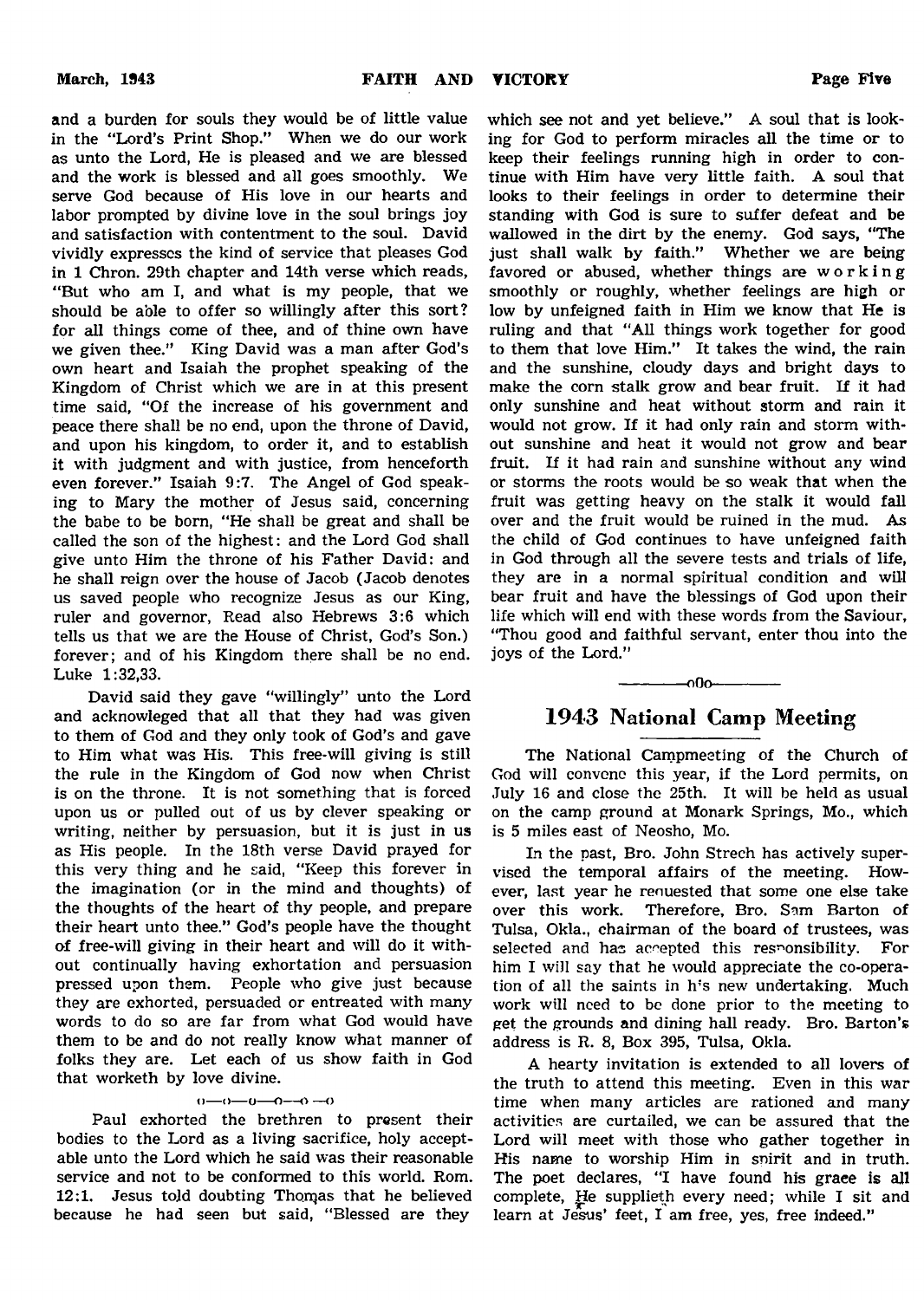Although it is several months until the meeting, yet it is not too early to begin preparations. Each congregation should have a special fund for the National campmeeting. Since many foods will be rationed, a large amount of the foodstuffs for the dining hall will need to be supplied by the saints through contributions of fresh, dried and homecanned fruits and vegetables. Plan to plant a larger garden and do extra canning for the campmeeting, or whatever the Lord leads to do.

Bro. J. E. Kurtz, whose address is R. 3, Neosho, Mo., live§ on the campground as caretaker. At any time you may send provisions to him for the campmeeting. This spring he will be setting out shade trees on the campground.

Further information will be given later.

— L. D. Pruitt, Sec.-Treas. 1005 W. Mansur, Guthrie, Okla. - იOo -

### FOR SALE—READY TO MAIL TO YOU

We have a supply of those beautiful 1943 Scripture Text Calendars for sale and are closing them out at 25 cents each or five for one dollar and we would like to have your order soon.

Spiritual Light, a book of 74 pages making clear the erroneous teaching of not being able to fall from grace and be lost. Price 15 cents each or two for 25 cents. Postpaid.

Helps to Holy Living, book No. 1 and No. 2, ten cents each or two for 25 cents. Postage paid.

A Religious Controversy. 95 pages with illustrations, Price ten cents each. Postpaid.

Heavenly Life for Earthly Living, by C. E. Orr; 61 pages, price 15 cents each or 2 for 25 cents. Postpaid.

-------------o O o --------------

## What Has the Lost Soul Missed?

"What is a man profited if he shall gain the whole world and lose his own soul?" Matt. 16:26 The best answer to this text is found in the very words of the Lord Jesus Christ, as recorded in Luke 12:16 to 22nd verses.

Here we are told about a certain worldly rich man who cared more about heaping together the material things of this perishing world than the concern of his soul, which must give an account to God. He thought he was contented and happy over his goods or wealth, but as God rated him, he was miserably poor, foolish and selfish. He needed the goods and riches of full salvation so much more than earthly treasures which soon fade away, having no eternal 'values whatsoever. This the worldly rich man found to be real truth as the voice of God in the still hour of the night solemnly spoke to him that "this very night thy soul (spirit) shall be required of thee." ' '

This same application of divine truth can be applied to everyone who reads this message that are more concerned about selfish desires of getting goods or treasures, houses or lands and even worldly popularity than the vital concern and need of their soul's salvation.

The neglect of full salvation is the most vital and serious loss to be experienced; much more so when the lost soul awakens to consider what God has prepared for their eternal glory and peace, then to realize they have missed it all. The rich man the Lord speaks of in Luke 16:19-31, sadly learned his awful mistake when too late to repent and get right with God.

He could see across the dividing line (Luke 16:26) into the glory world and see the beggar Lazarus comforted and in unspeakable bliss, resplendent beauty, peace and glory that was his by rightful inheritance by living on the earth as a servant of God. It was torment to the rich man's guilty, condemned conscience as he saw what unspeakable things he had missed by rejecting God as mercy was offered him to get ready in time.

"Eye hath not seen, nor ear heard, neither have entered into the heart of man, the things which God hath prepared for them that love him." 1 Cor. 2:9.

In this gospel dispensation the rejection of Christ brings the wrath of God, because the supreme sacrifice of the Son of God, with the amazing, wonderful plan of redemption of the soul, coupled with so marvelous a preparation for the soul's eternal peace and bliss through the works of salvation, makes man's condemnation rightly deserving the judgment of God.

Listen to the inspired Word of God in Hebrews 10:28, 29, "He that despised Moses' law died without mercy under two or three witnesses; of how much sorer punishment suppose ye shall he be thought worthy (deserving) who hath trodden under foot the Son of God, and hath counted the blood of the covenant wherewith he was sanctified, an unholy thing, and hath done despite unto the spirit of grace." Read also John 3:19.

Greater is the condemnation to sinners under this gospel dispensation who reject Christ than to those who would not seek after God under the Mosaic dispensation, for God has done so far greater things through Christ to help everyone find peace to their souls by repentance unto salvation.

Full Bible salvation likened to a pearl of great price, pays the biggest dividend this financial world can ever hope to know. There is no loss so alarmingly great as missing one's heirship to the eternal treasures and glory of the world to come. When the apostle Paul, by inspiration of God, declared (1 Timothy 4:8) that godliness (salvation) was profitable unto all things, having a promise of the world that is, and of that which is to come, he stressed the great need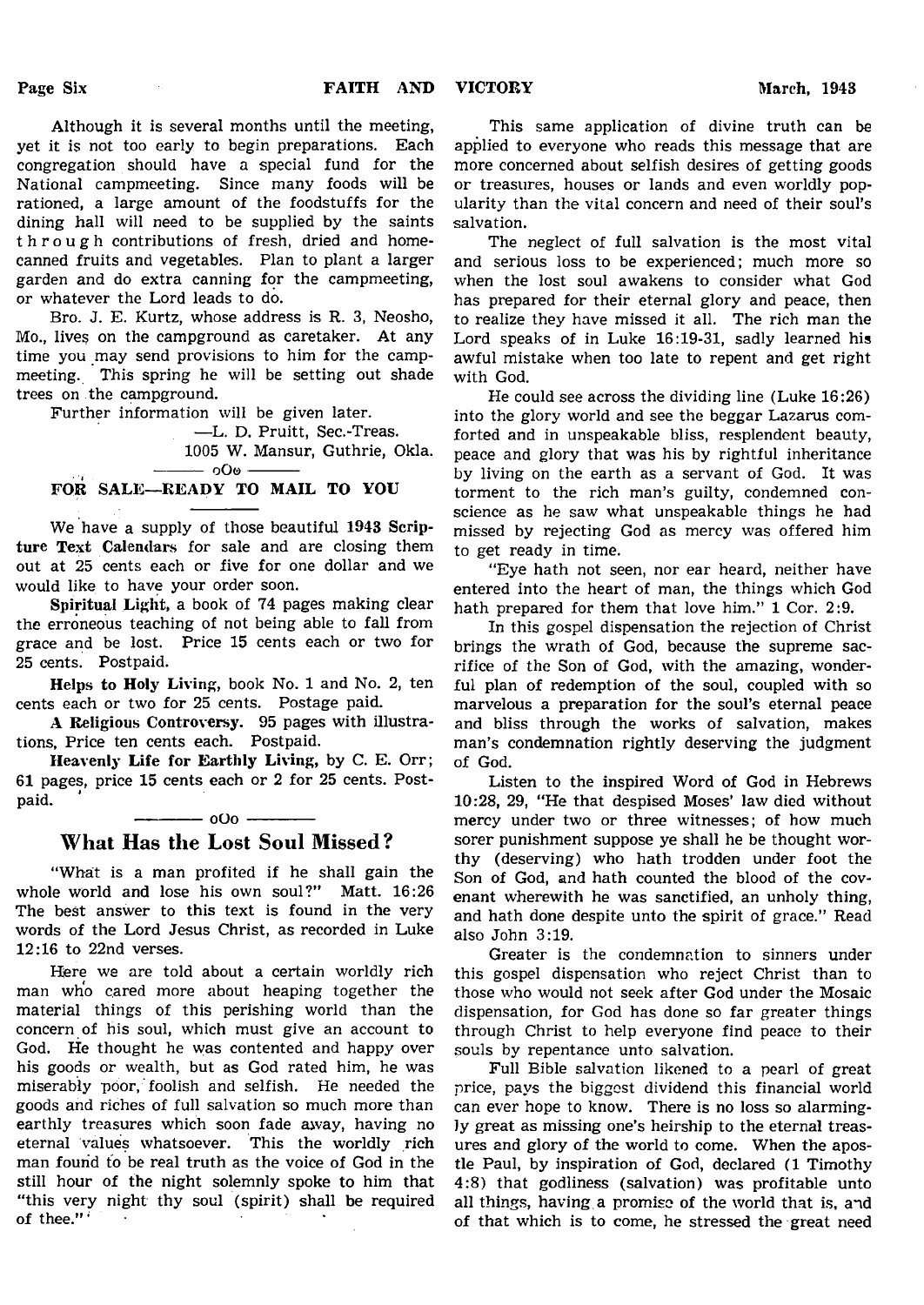of daily godly living as the very best and honorable life to live to reap the fruits and treasures of full salvation.

The great wealthy art collector, Walters, combed the earth for rare art treasures and rich antiques, he had to leave behind. Most likely he missed finding the most prized possessions, genuine heart-felt experimental full salvation which he could of carried with his redeemed soul to happy realms of glory<br>above. An aged man on his death bed cried out. An aged man on his death bed cried out, "I've missed it, I've missed it." This is the agony and death cry of the lost who had ample opportunity to seek and find salvation from all sin and were too concerned about selfish worldly things. To lose this selfish sinful world and gain heaven's eternal riches is the wisest decision and course mortal man can ever hope to take.  $\qquad$ —John H. Griffith. can ever hope to take.

 $000 -$ 

## JUDGE RIGHTEOUSLY

In Matt. 7:1, we read, "Judge not that ye be not judged." There are too many people in this world placing their judgment upon the other person, when if they would repent and get saved they could not see so much in the other person to condemn. Verse 2 reads, "For with what judgment ye judge, ye shall be judged: and with what measure ye mete, it shall be measured to you again." Then in Gal. 6:7, "Be not deceived; God is not mocked: for whatsoever a man soweth, that shall he also reap." Men may hide things from people and cover them from the saints but they cannot hide nor cover them from God.

They should be careful how they put judgment down on others when perhaps there is such a beam in their own eye that they cannot see how to help their brother. They put out false reports to try to kill their brother's influence and maybe they have not gone to talk it over with him. Be not deceived, for you will surely have to reap what you have sown.

In Matt. 18:15, "Moreover, if thy brother shall trespass against thee, go and tell him his fault between thee and him alone: if he shall hear thee, thou hast gained thy brother." How many do this? Then in verse 16 and 17 reads, "But if he will not hear thee, then take with thee one or two more, that in the mouth of two or three witnesses every word may be established. And if he shall neglect to hear them, tell it unto the Church." Brethren, we have no right to listen to any report that goes out on our Brother or Sister, which is not dealt with according to the scriptures. So if a person goes to some one and brings an accusation, first ask if they have been to the one they are accusing and if they say, no, then tell them to go to them, and if they will not hear thee, come, and I will go with thee and one more. Then if they fail to hear, take it before the Church, not a bunch of preachers, but the Church. Then if he fails to hear the Church, let him be unto thee as an heathen man and a publican.

Again we read in 1 Tim. 5:19, "Against an elder receive not an accusation, but before two or three witnesses." Brethren, if we want to have more power with God we must follow the scriptures, and not place our judgment upon a brother or sister unscripturally. We do know the word says, the saints will judge the world, but the judgment will be according to the eternal truth of God. There is a spirit in the world that if you do not just like it wants you to do it will tell all it can to others to kill your influence and stop you from prospering spiritually. God says through Solomon in Proverbs 6:16-19, "These six things doth the Lord hate: yea, seven are an abomination unto him: A proud look, a lying tongue, and hands that shed innocent blood, an heart that deviseth wicked imaginations, feet that be swift in running to mischief, a false witness that speaketh lies, and he that soweth discord among brethren." Brethren, this spirit is in the world, alive and at work by night and day doing all they can to try to kill the influence of some Brother or Sister who is busy working for the Lord. Other spirits are trying to separate the saints and sow discord, while there are others who are looking, hunting and writing to find out what they can to try to destroy influences of others. These spirits are not from above but from beneath. God's people are longsuffering, kind, tender-hearted, peaceable, loving and working for peace. They love each other and want to see all the saints do well but they hate sin, division and discord.

Your brother for the truth, -- W. I. Miles.

 $-$  000  $-$ 

## SOUND DOCTRINE

"I charge thee therefore before God, and the Lord Jesus Christ who shall judge the quick and the dead at his appearing and his kingdom; Preach the WORD, be instant in season, out of season; reprove, rebuke and exhort with all long suffering AND DOC-TRINE, For the time will come when they will not endure SOUND DOCTRINE, but after THEIR OWN LUSTS shall they heap to themselves (their church) teachers, having itching (desire to hear it) ears; And they shall turn away their ears (will not listen nor believe it) from the truth, and shall be turned unto fables." 2 Timothy 4:1-4. Paul's charge to Timothy to preach the word and to watch in all things, do the work of an evangelist, make full proof of thy ministry, was a warning for him not to compromise, by believing or preaching any other doctrine than what he had been taught. Please read the third chapter of 2 Tim. to get a full understanding of this subject. In Paul's epistles to the Galatians 1:8-9 he said, "But though WE, or an ANGEL from heaven, preach any other gospel unto you than that we have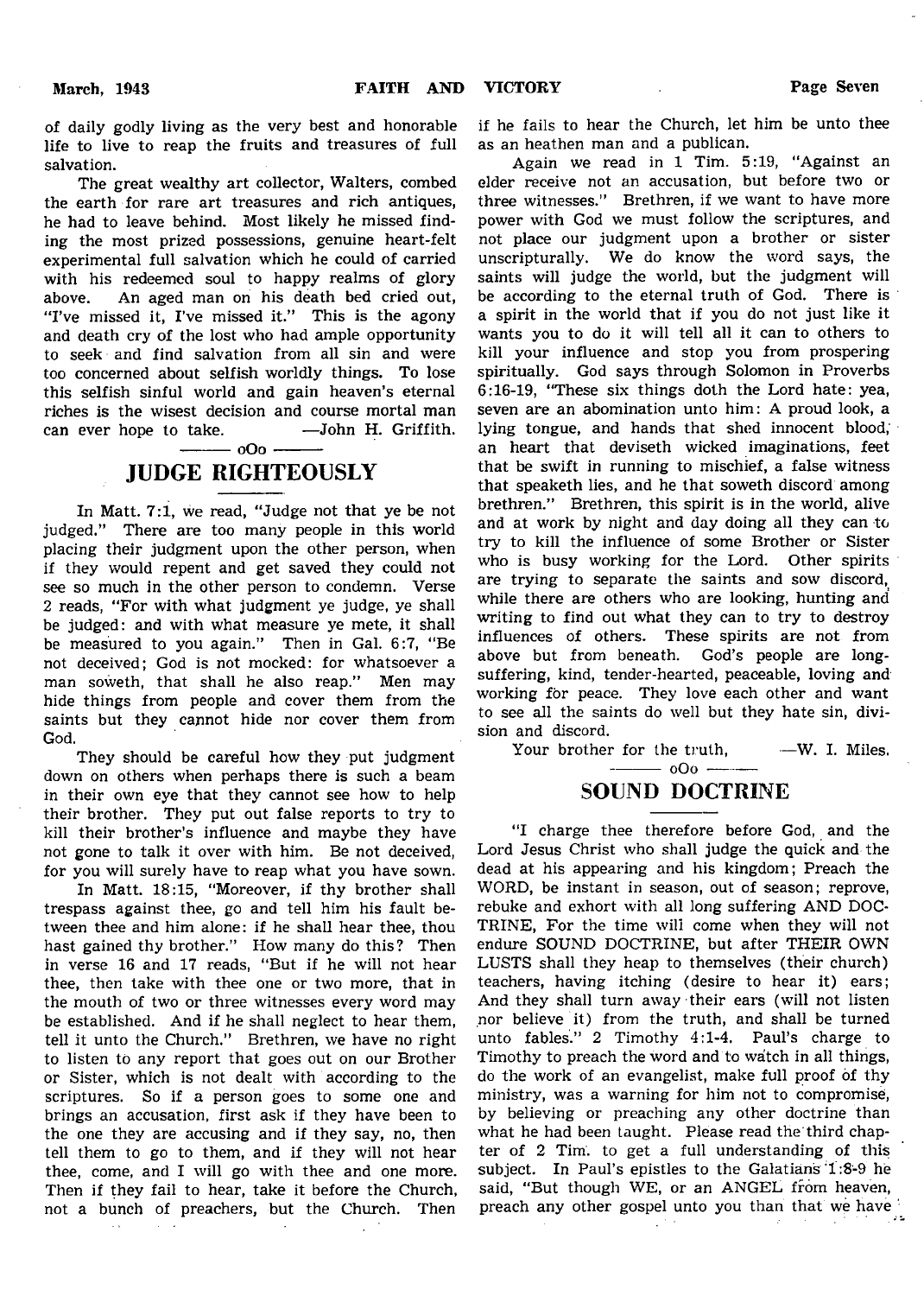preached unto you, let him be accursed. As we said before, so say I now again, If ANY MAN preach any other gospel unto you than that you have received, let him be accursed." Then in the 10th verse he says, "For do I now persuade men, or God? or do I seek to please men? for if I pleased men, I should not be the servant of Christ." Please read the rest of this chapter. Gal. 1:11-24.

Many, yes, a large portion of the preachers in these last days, are very careful to preach in a way that will please the worldly, sinful people, and get them to profess salvation without a real Godly sorrow for sin that worketh repentance unto salvation. I seem to hear some one say, how do you know whether they have truly been converted or not? You must not judge— No, I am not passing judgment; God will have that done at the judgment day, but I know them by the kind of fruit (deeds) they bear. Sound, heaven-sent and Holy Spirit, Bible doctrine can only be preached and practiced by a man that has been convicted, converted, saved from ALL (not part) sin and sins, and been set or placed (His gift) in the Church, by the Holy Spirit just as it pleases God, not man. Every Spirit-filled and Spirit-led minister will preach and practice (live it) sound Gospel doctrine, that will save lost sinners from their sins, NOT IN THEIR SINS, and all such converts will bear the fruits of the Spirit (Gal. 5:22-25) if they abide in the vine. St. John 15:4-5. There is a soul-damning doctrine being preached that if you are in the vine (Christ) you cannot be separated any more from it, Christ. The air is full of devil doctrine. We read of doctrines of devils. He, Satan, is not sending out but few infidels in these last days. It is not necessary for him to bother to do that, when he can have his doctrine broadcasted to the world, through man ordained, orational, well paid, well respected sect and inter-sect preachers that are deceiving hundreds, where an out and out infidel could deceive but few. You say this is too strong, do you? Not a bit too strong, I am not capable of stressing this subject to its full strength. I wish that I could, but it would take an angel from heaven to uncover all the souldestroying doctrine that is going out from the pulpit and over the air in these perilous times. Not many months ago I heard a very noted radio evangelist say in his sermon, "I try to make it easy for people to accept Christ; if they cannot come down to the front to shake my hand or lay their hand on the Bible at the pulpit, they can raise their hand and that is sufficient in taking Christ as their Saviour." Another thing he said, quote, "I don't preach doctrine, let the converts choose their own brand of doctrine and church. They can worship with us inter-denominational or any denomination." Most assuredly; such a preacher had to contend for the endurance of the carnal, sinful heart to remain in his converts until death. "No holiness, nor sanctification in this world; no reigning

victorious over sin with Christ while in the flesh, only through Christ as their substitute. We all sin until death but our faith in Christ's blood cleanseth us from our sins. Some sins we will suffer for here before death." Another such preacher said in one of his broadcasts on being born again, quote, "There are two classes of sinners, one class is lost sinners, the other class is saved sinners." And he emphasized by saying, "We all are sinners, but some are saved by grace." Never once mentioned repentance and forsaking all sin, only that feeling your need of a Saviour and accept Christ by faith, then do the best you can as a sinner. Poor, weak, deluded, honest sinners, that have some desire to be saved, will naturally believe such false doctrine when it is taught by a moral, well read, slick-tongued, carnal-hearted preacher, who will not go very deep into sin, yet do enough evil, such as get angry and use some bad language, not much; thinketh evil things, especially towards the opposite sex, have an appetite for strong drink, but doesn't drink any of it, hate some of the brethren's ways but love their soul? etc. etc. Then upon top of all this false doctrine they bind their converts up fast with the strong cord of "once in grace always in grace," when they really are not in grace. May the Lord help some to see the danger in such doctrine is my prayer.  $\qquad -C$ . S. Wyatt.

$$
\mathbf{0} - \mathbf{0} - \mathbf{0} - \mathbf{0} - \mathbf{0}
$$

Tillamock, Ore.—Dear Bro. and Sis. Pruitt: Greetings in Jesus precious name. I'm so glad that I've found a friend in him and may I live my life just as He would have me to live it.

I've been wondering for some time if the other saints are bothered about this late song called "Praise the Lord and pass the ammunition." Such a disgrace to our Precious Lord and Saviour. When a child of God hears such things on a radio it seems to me that it is our duty to write our thoughts to the station it comes over. By this perhaps we could keep such things from coming over the air.

Just recently at a Christmas program the small children were giving, the leader announced that the program was over and that she very much hoped that the wonderful love of God would dwell in our hearts through the year of '43 and ended by saying "Praise the Lord," and a young fellow behind me said " And pass the ammunition." My feelings at that moment were inexpressible. Such lightness of God's Word and a disgrace to God. May we as saints do all we can to keep such May we as saints do all we can to keep such trash from reaching the ears of innocent people.

I often think what if someone who knows I'm trying to live a Christian life should come to my home and hear that song. What a stumbling block that could be to some one weak in faith. We must be so careful that we live up to our name as we never know who may be depending on us to show them the way.

You may do as you like about this letter but I just wondered if other saints run to turn their radios off when this disgraceful piece comes on the air.

Pray for me that I may be an encouragement to those about me.

I would love to hear from any of the saints who care to write to me and shall do my best to answer every letter I receive. 1 our Sister in Christ,

—Orpha Mapes, B'ox 284, R. 1, Tillamook, Ore.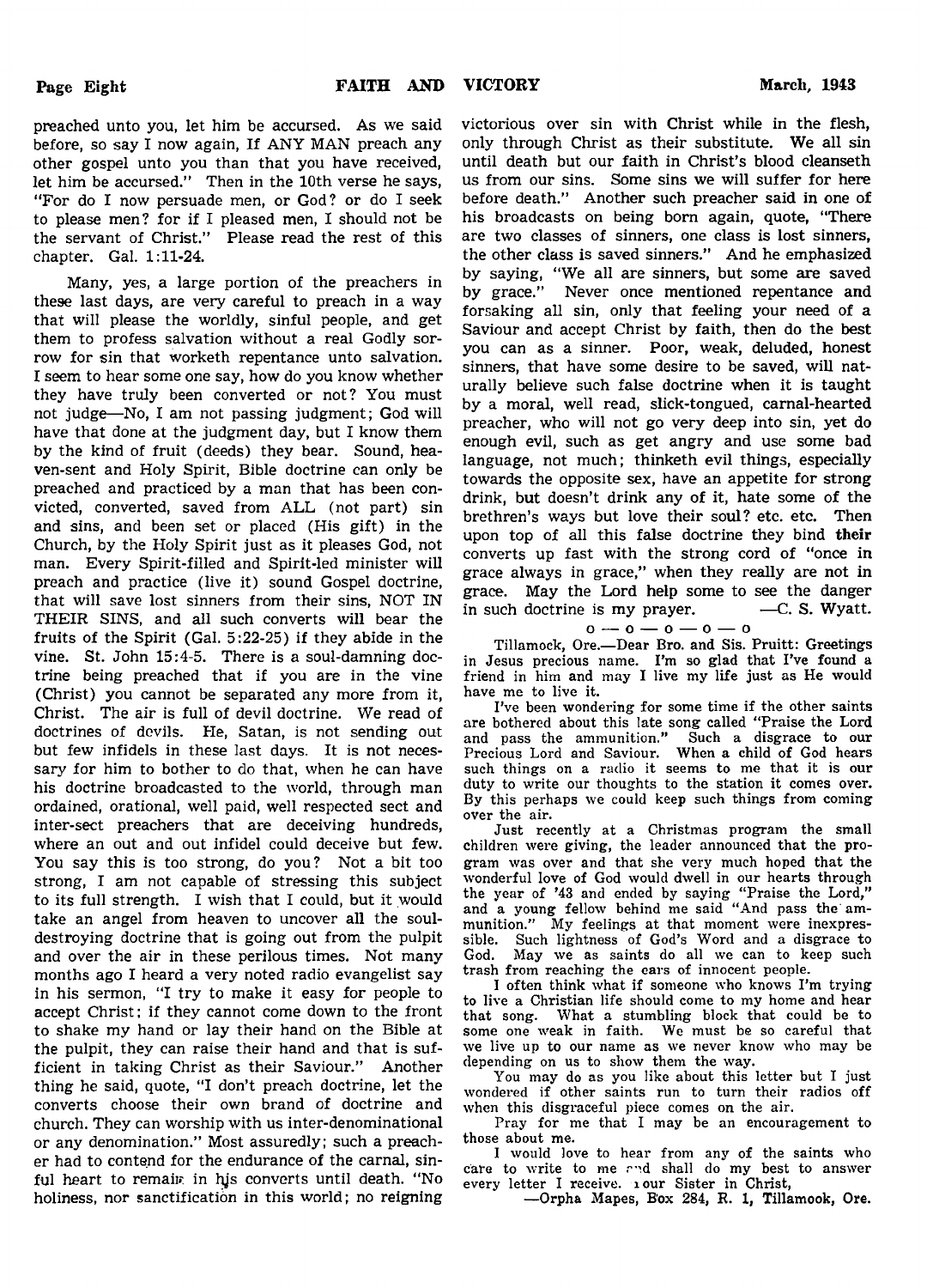



## Heed The Call

Work on faithful one, work on, Lo the fields are so very white, But God is still on his throne, And he will pay you what is right.

Think what the master did say, Lo the harvest is great indeed; Oh how few are the workers, That will help some poor soul in need.

I hear the Master calling, And I hear him calling for you, To do more in His harvest, While in the soul-saving crew.

So then young saints, let us go To the rescue of the lost, And point them unto Jesus. Who suffered on Calvary's Cross.

—Thomas V. McMillan.

# *Editorials*

---000--

## "Latter Rain"

In James 5:7 we read, "Be patient therefore, brethren, unto the coming of the Lord. Behold, the husbandman waiteth for the precious fruit of the earth, and hath long patier™ for it, until <sup>h</sup>e receive the early and latter rain." This scriptu. a has its setting in the land of Palestine, and to understand it more clearly we should notice the climate of that country. In summer there is a period of five months in which there is no rain. In the month of October the heavy rains begin—the "early rain" referred to in the text. The hard, dry ground is softened up by the rain. Then follows the ploughing and sowing. Winter comes with rain and cold weather, until February when showers and sunshine rapidly alternate. March and April arrive with showers known as "the latter rain" of the Scripture. These showers are refreshing to the standing crops of barley and wheat before they whiten for the harvest. Then begins the reaping "of the precious fruit of the earth."

These facts carry added significance to this text. The Lord is that husbandman. The "early rain" has fallen. The gospel seed has been sown, and now the husbandman waits. He hath long patience unto the harvest. Immediately before harvest time there comes the showers of "the latter rain" which refreshes and develops to full maturity the precious fruit of the earth.

Today, even as in James' day, the "brethren" may become impatient in regard to the coming 'f the Lord when they see sin and its effects increasi., *t* and not very many heeding the warning of impending judgment and accepting the gospel of salvation. Nevertheless, we are exhorted to be patient, because the Lord hath long patience, not willing that any should perish but that all should come to repentance. Undoubtedly, we are living in that period of the "latter rain" when refreshing showers come from the presence of the Lord upon "His elect" in final preparation for His coming—the day of eternal reaping. "For he that soweth to his flesh shall of the flesh reap corruption; but he that soweth to the Spirit shall of the Spirit reap life everlasting. And let us not be weary in well doing: for in due season we shall reap, if we faint not." Gal. 5:8, 9.

-"Remember Lot's Wife."-

Sister Geneva Ray has gone to visit her husband, Bro. Hyrum Ray, who is in camp at Downey, Idaho. We pray the Lord's blessings upon them. She expects to return to the office within a few weeks.

--"Remember Lot's Wife."-

If the Lord permits, the 1943 Oklahoma State Campmeeting will be held as usual at Guthrie, July 30 to August 8, inclusive. Particulars will be published later. These are fast-changing times, and we do not know to what extent the future holds for the people of God in regard to tribulation, and whether or not and when our privileges to assemble in the larger gatherings for worship will be abrogated. —L. D. P.

Faith Pub. House—To all the dear young saints and readers of Faith and Victory: Greetings in the precious name of Jesus, our blessed Lord. Truly this finds me saved, sanctified and all on the altar for God.

The last time I put my testimony in the Faith and Victory I was isolated from the saints. But not long after I sent my testimony in for the paper before, I was privileged to attend the Hammond La. camp meeting where I met the dear saints of God. I do love all the saints; they surely have been a great help and encouragement to me.

From the way things are looking now Bro. Clifford Wilson, Bro. Roy Jennings and myself will be called to the C. P. S. Camps before long. We are ready and willing to go, or do whatever God wants us to. Several of the saint boys have already been called to various camps. So please continue to pray for all of us, that we might sink down deeper into God that we will be able to stand the storms of life and be real tree soldiers for Christ. With much sincere love, —Thomas V. McMillan,

o—o—o—o—o—o—o Castle, Okla.—Dear saints in Jesus' name: I have just been reading one of Faith and Victory papers. I did rejoice in its contents. I found this little paper in the waste paper in Castle Post Office. I brought it home with me so have read it through. I am & child of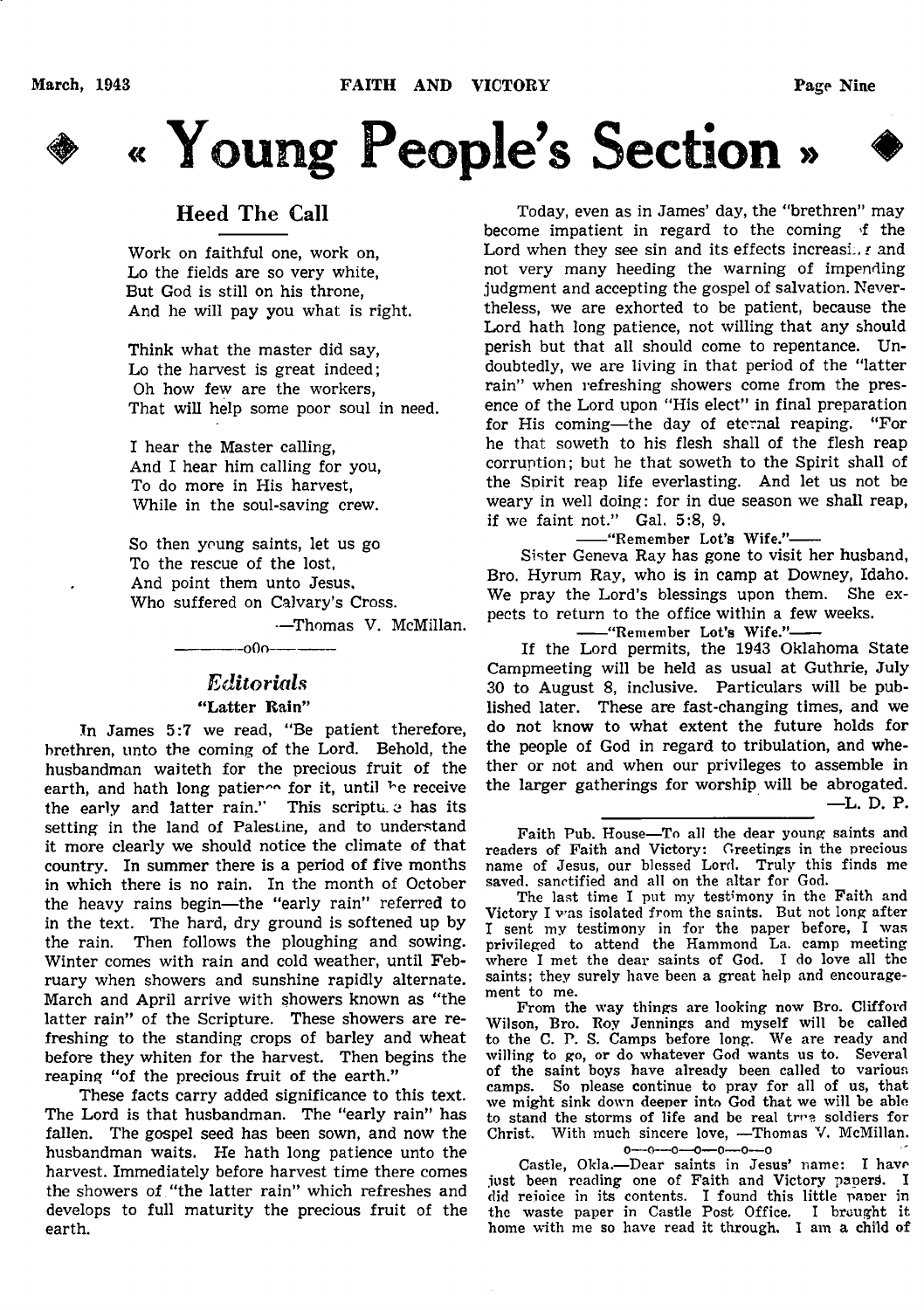the King. I am poor in money but thank God I am rich in His love. Good saints, please pray for my little girl as she is an invalid. She and 1 are almost isolated, as we don't get to go to any spiritual church—just what we hear on the radio is all we get to hear. I do like the Church of God but 1 don't ever get to go. I feel so bad sometimes. 1 have no one to pray with me. I just have faith in God, bless His name. I just want to be prayed up ready to go up.

I will be trusting God for you all and your work. —Margaret Jackson.

## **CORRESPONDENCE**

Clovis, N. Mex.— Our dear Brother Pruitt, (and all the dear ones at Guthrie): Our greetings are all in the Holy name of Jesus. I know of no name so dear, and worth so much to me as this one. Praises be to Him alone. He has kept us amidst all the clamour and stress of conditions until the present hour, and will keep " that which I have committed to Him against that day." I am, body, soul, and spirit, "kept by the mighty power of God." He ever lives, to keep me in the straight and narrow way, praise God.

Well, brother, the "dream" of a lifetime came true at the close of my 62nd year on earth. Ofttimes the " waiting time" is hard, but it pays big dividends, much greater than if we take things into our own hands. The Lord supplied for our trip (wife and I) to California. Then, our trust was for our return, which was abundantly supplied by the "little ones." When sufficient was supplied we said "it is enough" but still the giving continued even on the way home. We came back over the Southern Pacific railroad to El Paso, Texas and by bus from there to Clovis. Though it is farther yet we came home for less than on the Santa Fe. We visited and encouraged brother and sister Duncan and found them still "contending for the faith", the Lord bless them. Of course we went over on "foreign soil" (Mexico) and ate dinner where our company did when together about 2 years ago. Many changes have taken place in our country since then, but over there it appeared to be the same (even the music). We never mentioned "monty" once, so far as we were concerned, but surely the Lord has a wonderful company of saints in Los Angeles and thereabout. We attended the entire Assembly, rooming in the same building with Bro. and Sister Harmon. They leave pleasant memories with us. We feel that we could live forever with such "royalty" as we found on the coast for they were "just the same" as we have found elsewhere, east, west, north and south, they are all alike. We have been as far east as Ohio and through all this scope of country, we love the saints. I don't know what we (or our country) would do without them. Truly they are the "salt of the earth." We expect by the help of the Lord, and the prayers of the saints to conquer the "last enemy" which is death. Remember us in your prayers for we remember you all in our prayers.

Though we were so royally entertained on the coast yet our hearts turned back to our little flock here. I would like to say some especially good things about our people here but dare not show "respect of persons," so will refrain. Ruby has been in the "jaws of death" twice within the last 10 days, but God had mercy. She is still with us—a royal girl. Our burden for some about Clovis increases, pray that the Lord will help us. Hope to attend some of the Campmeetings this year, help us pray to that end. Goodbye.

May God bless you in every way. Your brother in bonds of the Gospel.

Okemah, Okla.—To the Bloodwashed saints everywhere: Greetings to you all in Jesus dear name. I feel impressed to write my testimony this evening. I am praising God for salvation. 1 have a desire to walk in all the light that He shines on my pathway. I look out at the world at their sad condition and thank the Lord for saving me when He did. I am encouraged to press on. The Lord is so good to me in many ways. I don't see how I could do without Him.

Dear saints, I lifted too much three years ago and at times I feel just like I did when it was first done. 1 ask you all to pray that the Lord completely heal my body so I can do any of my work as I did before I lifted that load. I don't mean to doubt Him. I know He has healed me and I believe He will do it again.

Pray that I ever be a shining light in this dark world. Your sister in Christ. —Jettie Mae Phillips.

Zavalla, Texas—Dear Bro. Pruitt: I just can't express my thanks to you enough for explaining the scripture for me. Now I can understand and I sure do thank you for helping me. I just want to send my testimony in as the Lord gives me. I praise my Saviour for saving my soul, and showing me the right way, for I do truly belong to the true Church of God. I am the only one saved in our family and sometimes the way grows pretty dark but praise the Lord He makes it clear again. The church that I go to I am afraid has failed in teaching and practicing some of God's word. They seem so cofd when I go there. They only have church once a month. Pray very much for that church that it will carry out all of God's teaching. I desire all of the prayers of all the saints down there. My heart's desire is to press on toward the mark of the prize of the high calling for I am determined to hold out to the end.<br>A Sister in Christ, -Mis

# a  $A$  Sistem  $A$ <sub>n</sub> Christ, —Miss Margaret Odom.

Springfield, Mo.—Greetings to the saints: I am praising the Lord this morning for salvation and sweet peace in my soul. As I have been lying here on my bed for six weeks with a broken hip, I can't yet see why this had to happen, but I can see many things to be thankful for. Everything works together for good to those who love the Lord. He knows and He cares. He has helped me in these wearisome and sleepless hours, and makes my bed easy. I am thankful for the prayers and many encouraging letters I have received from the saints. Truly the saints are dear to me. Since my dear husband passed away over a year ago, I couldn't tell how wonderful the Lord has been to me. My burdens were heavy, my grief was great, yet He has been my helper and comforter and gave me grace to submit it all to Him. I truly find Him a present help in time of need. I couldn't do without Him. He has promised to never leave us. So let us stay close to Him.

Where'er my Saviour's hand may lead What'er my lot may be; I will not murmur or complain I know He cares for me. A lover of the truth. —Mrs. R. M. Porter.  $0 - 0 - 0 - 0 - 0 - 0$ 

Orland, Calif.—Dear Bro. and Sister Pruitt, and the saints everywhere: Tonight finds me saved. I told the Lord if He would keep my little girl from being operated on for her eye I would write my testimony in the little paper. The Lord so wonderfully blessed her eye that when we took her to be operated on the doctor said it was improving so much he wouldn't cut on it now. I know God is the One who did it. I had written to Brother Strech and Sister Allen for prayer. I truly thank the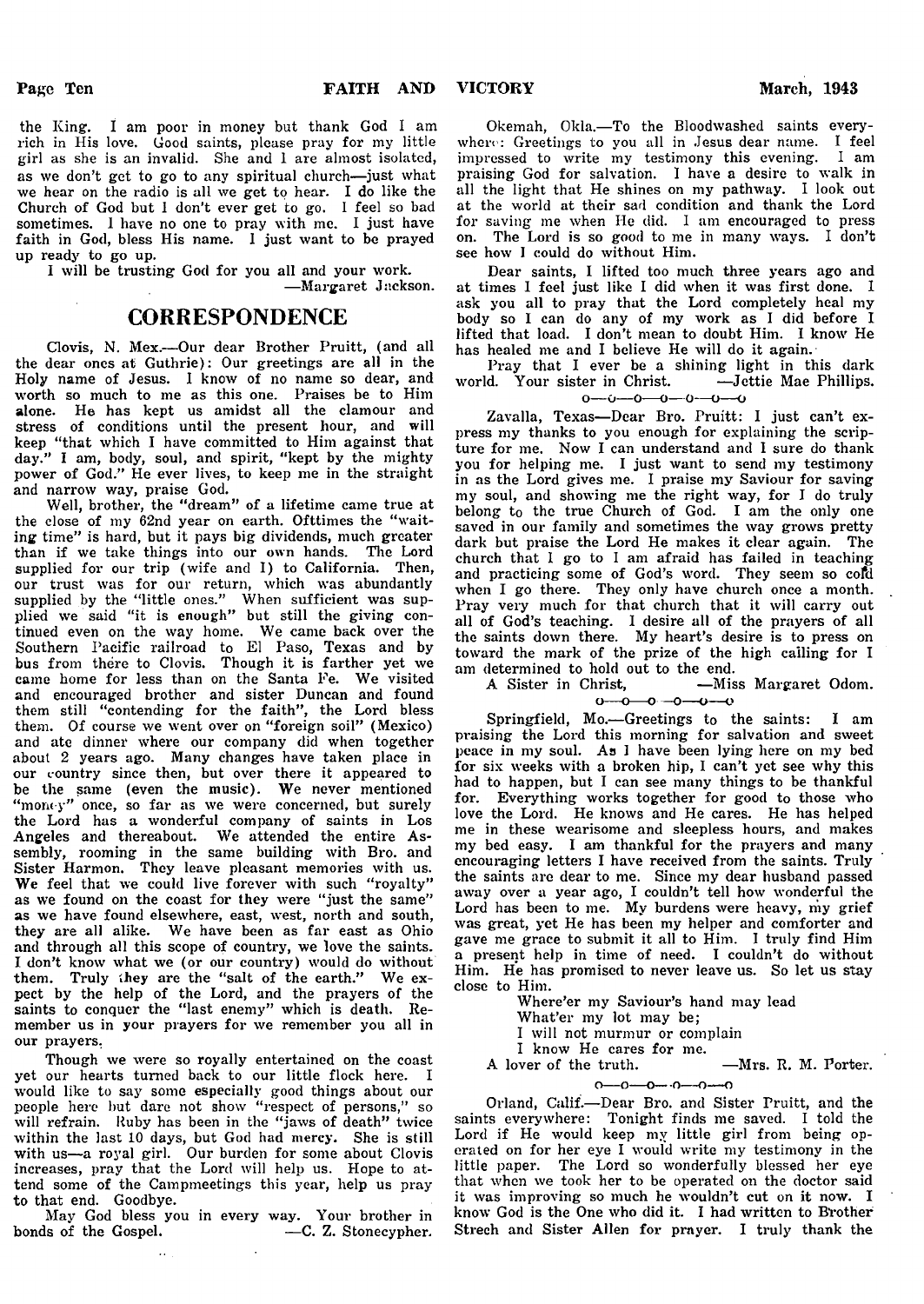Lord for what He did. We don't have any meeting here to go to. Would be so glad if we could hear the Word of God preached again. Pray for my unsaved children and husband, and also remember the little girl that the Lord will continue to strengthen her eye as I am to take her back in June for a check up. I know the Lord can make a complete work of it. Pray for me that I will<br>live to please the Lord. Your sister, -Ada Leach. live to please the Lord. Your sister,

Kentucky State Reformatory—Dear Friends: I received several of your tracts also one of your " Faith and Victory's" and like them very much and I am asking you if you will please put me on your mailing list for Faith and Victory as well as for tracts. There is around 2300 men here and it is truly a virgin field for personal missionary work and I am trying to do all I can in bringing lost souls into the ark of safety before it is too late and while I have the opportunity. I am a Sunday School teacher and have been for going on two years. I have devoted the rest of my life in the Lord's work and although the devil is certainly trying his best to beat me I am depending on the Word of my Savior to carry me through. Pray for me that I remain steadfast, also for my work here to continue for the Lord.

Thanking you for your kind consideration and may God bless you and your wonderful work for Him, I remain,<br>Yours in Christ, -Charles R. Swisher.  $\begin{array}{c}\n\text{-Charles R. Swisher.} \\
\text{-Charles R.} \n\end{array}$ 

English, Ind.— Greetings in the good Lord, the One so precious to our souls.  $\tilde{I}$  feel encouraged this morning to testify to all saints scattered abroad in this land of sorrow and heartaches, pain and sin. Sometimes we have grades to climb and dark tunnels to travel and the road is rough, but Jesus said, "My grace is sufficient." He traveled the road before us, walked the shores of Galilee, prayed in the garden alone, wore the crown of thorns and went to the cross—shed His blood for us all and that meant me and you and all that is willing to go by the way of the cross. That is the Highway that Isaiah 35:8 was talking about. He said no lions will travel on that road, no unclean thing shall pass over it. So dear saints, we are marching on to victory. Nothing will be able to stop us as long as we keep walking in the light and keep our sins under the blood. The devil can't stand the blood. He likes church joiners and wants people to think they can join some church and be baptized with water and get to heaven. Nowhere in God's word this kind of religion is true. Just one way, that is the way our Savior taught. John the Baptist taught that way, Peter preached it, Paul preached it, and we must preach it. Dear ones, I need your prayer. May God bless you all and keep you ready for His coming. When the saints goes marching in I want to be in that number, don't you? Your bro. in Christ. —Christ J. Linton,

#### o— n —o— o— o—-o

Lincoln, Nebr.—Dear Sisters and Bros, in Jesus: We believe it will please Jesus for us to testify of His great love and kindness in opening the door for this sound doctrine of truth in Lincoln, Nebr.

We were indeed happy and thankful for dear sister Essie Wilson who came and so faithfully worked and brought messages to our souls we can never forget, and trust in Jesus to some day again meet at Jesus dear feet, worshipping and servin $\tau$  with Jesus.

Our month's meeting closed the last Sunday night of January and truly God mightily sent His great messages of truth through His messengers.

Jesus said, " The Spirit of the Lord is upon me to preach the gospel to the poor." This is the determination of our hearts, for we believe them, to be hungry.

We are deeply encouraged to press the battle on, and

"be ye doers of the word, and not hearers only." Mary, the mother of Jesus said to the servants at the wedding, " Whatsoever He sayeth unto you, do it." Jesus said, " Fill the water pots with water." They obeyed, and filled them to the brim, (obedience to the limit) Jesus said, "dip out and serve." They did, and Jesus added the Bles:.-; ing.

Oh! that we may study the word (eat it) with prayer and supplication, and do whatsoever He sayeth, keep filled to the brim with the Holy Spirit, then dip out and serve and Jesus will add the Blessing. He said to cast our bread (word) out on the waters (people) and it will not return void, so God is able through a small number to bring about His harmony and the one mind of Christ in His people and show forth His great salvation and power.

We remember Jesus died alone and has brought salvation to many, and He is drawing His precious ones by the cords of His divine love out of darkness, bondage and confusion unto His glorious light.

Bro. and Sister Egbert Allen were with us for a short stay; they too were an encouragement to our souls.

We are happy to close this testimony by adding we are not discouraged, but strengthened and encouraged to be "Strong in the Lord and in the power of His might." We desire your precious humble prayers that we may go all the way with Jesus. Your Sister in Jesus,

—Mrs. Jesse Sultzbaugh.

## $0 - 0 - 0 - 0 - 0 - 0$

Chicago, 111.—Dear Brother Pruitt and Co-workers: Greetings in the name of Jesus. May God bless and comfort each one of you. I rejoiced to read the good news in Faith and Victory this month. Surely we are serving a great God, and one who sees and cares. He is always touched first with our infirmities, and if such a God be for us, who can be against us? He maketh even our enemies to be at peace with us and they have to quiet down just like the winds do, at His command. Praise His name.

We felt your burden and have been constantly praying for you and the work there. Since we had the privilege of being at Guthrie Camp meeting for eleven days last year, we are thoroughly convinced that the "Lord's Print Shop'' is the Lord's work.

We still have that meeting living in our hearts and are looking forward to being there again next year, the Lord willing.

We are all pressing on here and although we too have trials and burdens we are aware constantly of a great Burden-bearer who is ever present. Sister Dravis has been very sick but is some better now. Our dear old Brother B'owen is a real father to all of us. So please remember each one of us in prayer and especially Sister Dravis that God will heal her completely.

With Christian love to all the saints there,

— Sister C. Melican,  $0$ — $0$ — $0$ — $0$ — $0$ — $0$ — $0$ 

Folsom, La.--Dear saints of God, I feel led to write you all. Some way one of your dear little papers Faith and Victory came to me sometime ago and dear brother and sister, I can't tell the good I got from reading its sacred pages and I know you all are the true children of our Lord and Saviour. I was re-reading your dear little paper tonight and the desire came to me to write you all about my trouble and it is this, to please pray the prayer of faith that the Lor: will save my dear son who is in North Africa somewhere. I want you all to pray that the Lord will save his soul 'and keep him safe from danger, that he will return some day in the name of Jesus Christ our heavenly King. Also pray for my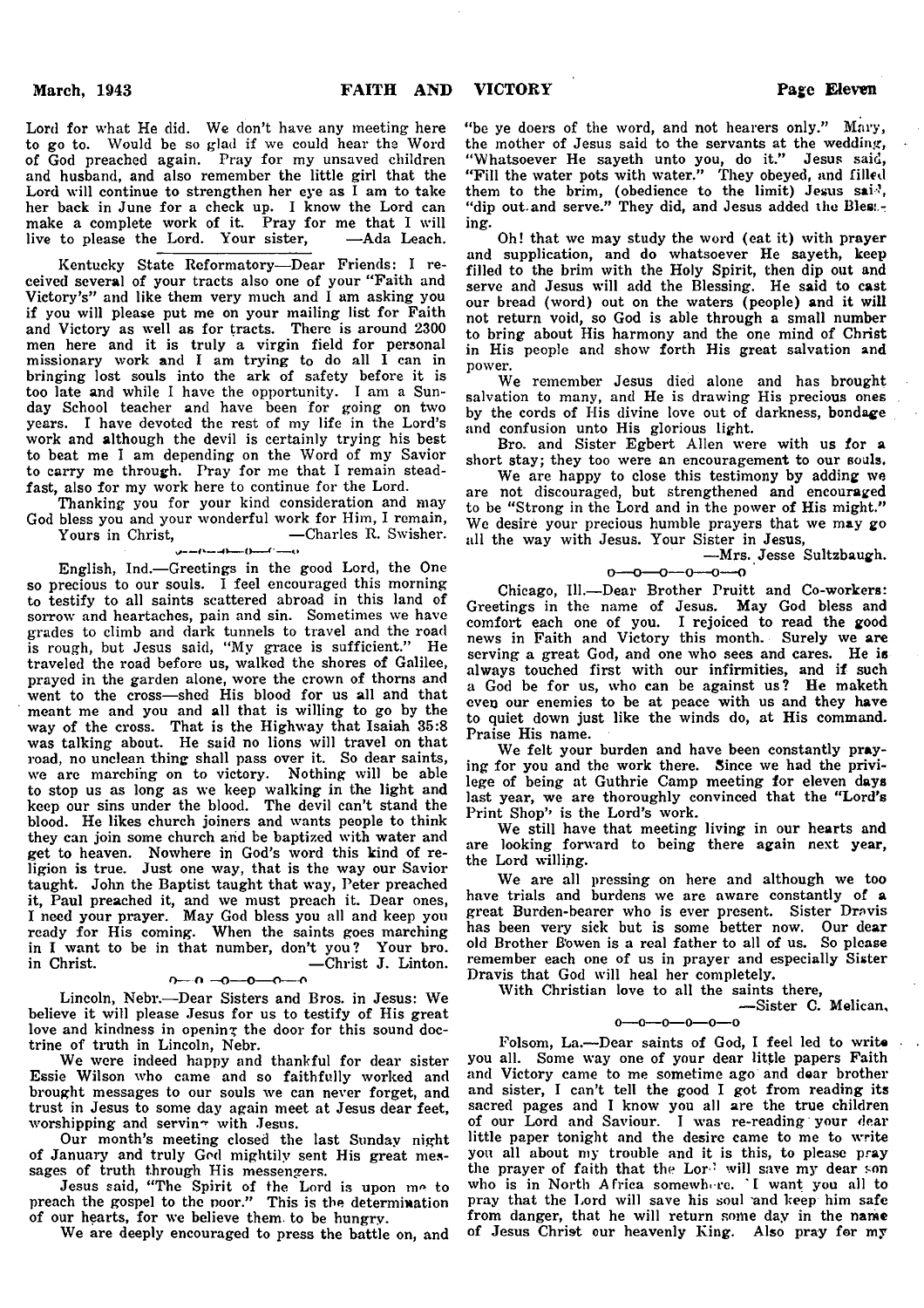husband and 2 unsaved daughters. Please, please, dear hearts, don't pass this up, but please pray the prayer of faith. I am so glad I am one of God's little ones tonight. I am the only one of my family who is saved. My son wrote me that he and the Sergeant had prayer every night and Bible reading. I am glad of that, but I am still praying for him, and my husband does need salvation and also my 2 daughters. So dear ones, please pray for this request in faith. I know what the prayers of the righteous means. The Lord is able to keep us. Pray for me to have faith to stand all these tests. I want to subscribe for your little paper soon. I will close and

I will pray for your good work.<br>Your sister in Christ, -Mrs. Louise Rodriguez. o—o—o—o—o—o

Union, Oregon—Dear Bro. and Sister Pruitt: May God richly bless you in your work for God. I want to testify for the Lord this morning. I still love Him and am determined to live closer than I ever have and do more for Him. He has done so much for mo. I arrived safely home after my trip to Oklahoma and Arkansas. And the best of all the good Assembly meeting at Guthrie, Oklahoma. I never was in a better meeting. Truly I received real food to my soul. So many good sermons went forth from the pulpit and God's ministers were surely anointed to preach. I am so glad Jesus is still sending out true men and women to preach the word of God. And when God calls and sends his workers we are going to get food for the soul. I pray God He may send forth more laborers into His vineyard for there is so much to be done and time is so short especially for the worker to work at his longest. Our life is but a vapor. I want to redeem the time. Pray for me that I know God's will and do it. God bless all the dear ones that read this and keep them faithful.

Your Sister in the Lord, -0. K. Myers. o—o—o—o—o—o

Marshall, Mich.—Dear Brother and family and coworkers in Christ Jesus our Lord: Greeting in His dear name. I feel led to give my testimony tonight to the children of God through the little paper Faith and Victory. I am still praising God for His wonderful salvation and for His wonderful love and tender mercy He has for me. Each day seems to give brighter hopes of eternal glory; the way seems brighter and He seems more real as we press on in the narrow way. The Lord said it was only a few who would be able to enter in. Dear saints of God, let us be sure to examine and know we are in that way. If the way seems too easy look out, for the narrow way has many stony places, sometimes hard to climb. It takes grace and stedfastness with a mighty strong determination with lots of Holy Ghost fire and the Spirit of God to keep the way. How I do praise God for the real blood-washed saints. How I do love to read their testimonies. It encourages our hearts, although we are alone pressing the battle on, and yet we are not alone; God is leading the way. Praise His Holy name. It is hard not to have any opportunity to meet with the dear saints here, but some day I hope to meet them all. That will be a glorious meeting.

We need the prayers of the dear saints and may God bless you is our constant prayer day by day.

—Brother and Sister Wm. L. Vanzantt. ------------- oOo-------------

| Roll of 5 Faith and Victory paper, one year\$ 1.00 |  |
|----------------------------------------------------|--|
|                                                    |  |
|                                                    |  |
|                                                    |  |
| 100 papers each month, one year  14.00             |  |

## WANTED

## MEN AND WOMEN— YOUNG AND OLD WHO WILL OBEY THEIR CONVICTIONS OF

TRUTH AND DUTY AT THE COST OF

## FORTUNE AND FRIENDS AND

## LIFE ITSELF AND STAND

## ALONE WITH GOD

IT is human to stand with the crowd.

It is divine to stand ALONE.

It is man-like to follow the people, to drift with the tide.

It is God-like to follow a principle, to stem the tide.

It is natural to compromise conscience and to follow the social and religious fashion for the sake of gain or pleasure.

It is divine to sacrifice both gain and pleasure on the altar of Truth and Duty.

"No man stood with me, but all men forsook me," said the battle scarred apostle Paul in describing his first appearance before Nero to answer for his life for believing and teaching contrary to the Roman world. (2 Tim. 4:16.)

TRUTH has been out of fashion ever since Adam and Eve changed their robes of fadeless light for a garment of faded leaves.

NOAH builded and voyaged alone. His neighbor, however laughed at his strangeness but perished in style.

ABRAHAM wandered and worshiped alone. The Sodomites smiled at the simple shepherd, followed the fashion of the times, but fed the flames.

DANIEL dined and prayed alone. ELIJAH sacrificed and witnessed alone. JEREMIAH prophesied and wept alone. JESUS loved and died ALONE.

And of the lonely way His disciples should walk Jesus said: "Straight is the gate and narrow is the way which leadeth unto life, and few there be that find it." And of their treatment by the many who walk in the broad way, He said: "If ye were of the world, the World would love his own; but because ye are not of the World, therefore the World hateth you." (John 15:19.)

The Church of the wilderness praised Abraham and persecuted Moses. The Church of the Kings praised Moses and persecuted the prophets.

The Church of Caiaphas praised the prophets and persecuted Jesus. The Church of the popes praised the Saviour and persecuted the saints.

The multitudes today, both in the Church and in the World, applaud the courage and fortitude of the patriarch and prophets, apostles and martyrs, but condemn as stubborness or foolishness similar faithfulness in men to the TRUTH today.

When God calls out a man in any service He only requires that His sewant have courage and trust in Him to perform the work. When the Lord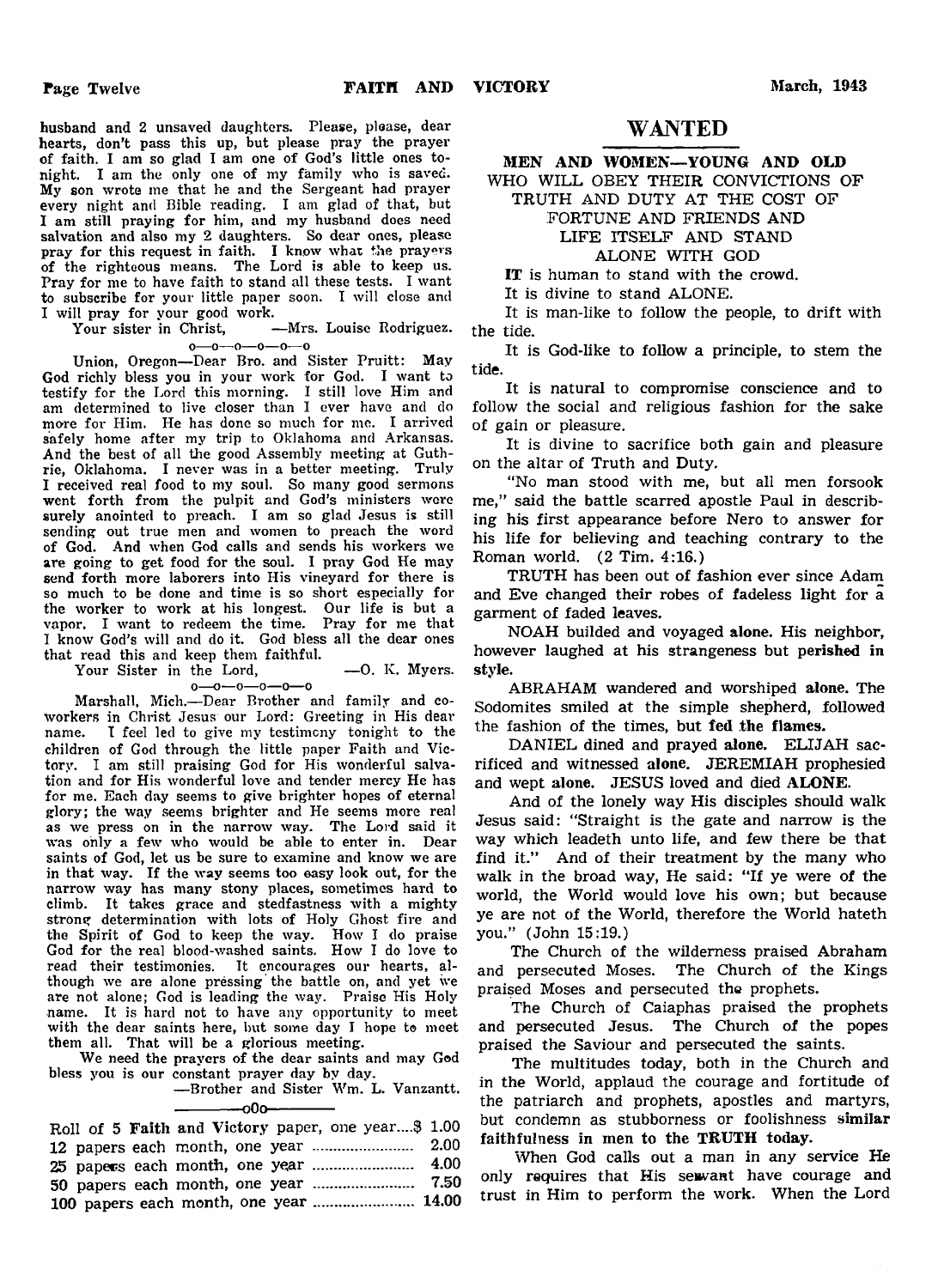called Joshua, note that three times He repeated the admonition, "Be Strong." (Josh. 1:6, 7, 9, 12.) "Be strong and of good courage," "Only be strong and very courageous," "Have not I commanded thee? 'Be strong and of good courage; be not afraid, neither be thou dismayed: for the Lord thy God is with thee whithersoever thou goest.' " In the last verse of the chapter the people confirmed the word of the Lord and swore their allegiance to Joshua ending with, "only be strong and of good courage."

"Finally, my brethren, BE STRONG in the Lord, and in the power of His might. Wherefore take unto you the whole armor of God, that ye may be able to withstand in the evil day, and having done all, TO STAND." (Eph. 6:10, 13.)

It is sad to fail but it is contemptible not to try at all. Rest assured if God has called you He will also provide the means and grace for you to perform and finish the work to which He has called you.

| HAVE FAITH IN GOD!              | —Sel |
|---------------------------------|------|
| $\frac{1}{1}$ 000 $\frac{1}{1}$ |      |
| "I Expect to Do Right"          |      |

Thoughts connected with this subject are pressing upon me for expression this morning and there is a vision of an elderly face before me, associated right along with it. Therefore, "woe is me," if I deliver not this message. I will, Lord, and it is a pleasure to me to do so.

For a man to say, "I expect to do right the rest of my time," sounds good. And what a nice thing it would be for the moral aspect of the world and peace among men, if every one would say this and do it. But my dear reader, are you sure you know where to commence? This is a very important point. You will have to lay your cornerstone in John 3:3, 7. And in order to get it laid acceptably, that it may meet the specifications of the Divine Architect and thus pass inspection when all our works shall be tried by fire (Please read 1 Cor. 3:13.), at the most critical time of all our existence, when we would give worlds had we only known; we"will have to go to Luke 13:1-5 and chapter 15 to get material to build this cornerstone with.

We cannot do right in the sight of God by ourselves (John 15:5; Isa. 64:6). We will have to have help from God to be able to get through the gate on that critical day. We will have to come to God. We will have to come to ourself like the prodigal son in Luke 15:17-19, and surrender to God, coming by way of John 3:3, 7. By meeting the foregoing conditions laid down here in God's word, God breaks down the barrier of sin, giving us a new (spiritual) life, which is the only condition on which God counts our works right in his sight.

We can only live a straight forward, honest, noral life here by being born again. This is not my vord, but the word of the One who has all things at that are overcome with wine!

his disposal— the One who cannot lie. Praise His precious name! The One who created heaven and whose blessed presence makes it such. We will have to come to ourselves, like the prodigal son did i. Luke 15 and repent of our sins, then God will forgive us and this will take us through the gateway at John 3:3, 7, and then, and only then, will we be in a position to do right in God's way of looking at it.

This is all that will ever take us into heaven. Anything less is only a moral reformation, effected in our own strength. "For by grace are ye saved through faith; and that not of yourselves: it is the gift of God: Not of works, lest any man should boast." (Eph. 2:8, 9).

"You shall," expresses the compulsory character of the Old Testament law, and "whosoever will" expresses the freedom in the New Testament law of liberty; but in this case Jesus said, "You must be born again." Dear reader, I exhort you to submit your heart to God, which alone will enable you to live anything above a moral life and at last enter in through the gates into the city.  $-\mathbf{J}$ . H. Pierson.



Order Sunday School supplies about two weeks before beginning of new quarter. The price of the Primary Picture Roll is \$1.15, and the Lesson Cards are 4 cents per set. Each set contains cards for one pupil for each Sunday in the quarter. These sets cannot be broken. Order from Geneva Ray, 920 W. Mansur, Guthrie, Okla.

## BIBLE TEACHING AGAINST DRUNKENNESS

#### Sunday, March 7, 1943.

Daily Readings And Meditations March 1, to 6.

- M. Drunken Amalekites slain 1 Sam. 30:16-20.
- T. Doom for Ephraim's drunkenness Isa. 28:1-4.
- W. Leaders intemperate and incompetent Isa. 28:5-7.
- T. Drunkenness a fleshly work Gal. 5:19-21.
- F. Drink deceives and destroys 1 Cor. 10:1-7.
- S. Self-control strengthens for service Dan. 1:8, 16-21.

Printed Portion .............. 1 Sam. 30:16, 17; Isa. 28:1-4,7; Gal. 5:19-21.

1 Sam. 30:16. And when he had brought him down, behold, they were spread abroad upon all the earth, eating and drinking, and dancing, because of all the great spoil that they had taken out of the land of the Philistines, and out of the land of Judah.

17. And David smote them from the twilight even unto the evening of the next day: and there escaped not a man of them, save four hundred young men, wh.ch rode upon camels, and fled.

Isa. 23:1. Woe to the crown of pride, to the drunkards of Ephraim, whose glorious beauty is a fading flower, which are on the head of the fat valleys of them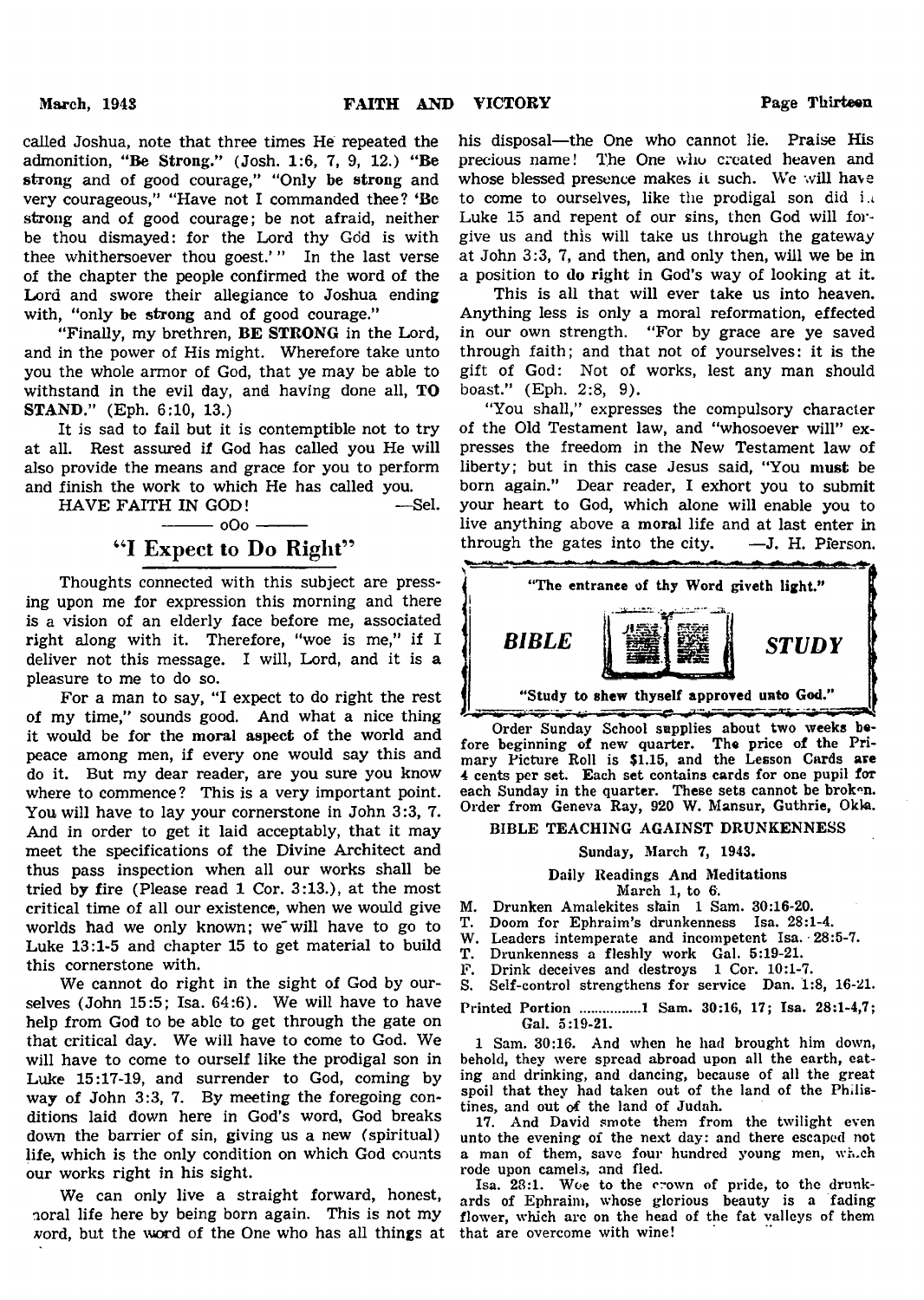2. Behold, .the Lord hath a mighty and strong one, which as a tempest of hail and a destroying storm, as a flood of mighty waters overflowing, shall cast down to the earth with the hand.

3. The crown of pride, the drunkards of Ephraim, shall be trodden under feet.

4. And the glorious beauty, which is on the head of the fat valley, be a fading flower, and as the hasty fruit before the summer; which when he that looketh upon it seeth, while it is yet in his hand he eateth it up.

7 But they also have erred through wine, and through strong drink are out of the way; the priest and the prophet have erred through strong drink, they are swallowed up of wine, they are out of the way through strong drink; they err in vision, they stumble in judgment.

Gal. 5:19. Now the works of the flesh are manifest, which are these; Adultery, fornication, uncleanness, lasoiviousness,

20. Idolatry, witchcraft, hatred, variance, emulations, wrath, strife, seditions, heresies,<br>21. Envyings, murders, drun

21. Envyings, murders, drunkenness, revellings, and such like: of the which I tell you before, as I have also told you in time past, that they which do such things shall not inherit the kingdom of God.

Golden Text: "Strong drink shall be bitter to them that drink it." Isa. 24:9.

Practical Truth: Drunkenness is condemned in Scripture and by the common sense of mankind.

#### COMMENTS AND APPLICATION

Let us divide this lesson into three sub-topics for discussion:

1. Physical Effects of Drunkenness

| Good Effects'                | <b>Bad Effects</b>                                 |
|------------------------------|----------------------------------------------------|
|                              | 1. Promotes carelessness                           |
| $\cdot$ ?                    | 2. Causes temporal ruin                            |
|                              | 3. Hinders proper functioning of<br>body organs    |
| ?                            | 4. Weakens resistence against<br>disease           |
| ?                            | 5. Causes accidents                                |
|                              | 6. Endangers others                                |
|                              | Add all that you can think of to the list, good or |
| bad. Be sure you are honest. |                                                    |

Is there anything good that a drunken man can do that a sober man cannot do ?

Our lesson tells about the physical destruction of the Amalekites when they were off guard, eating, drinking, and dancing. According to reports, the conduct of the army at Pearl Harbor just before it was attacked by the Japanese could be described with the same words.

| 2. Moral Effects of Drunkenness |              |  |  |                          |
|---------------------------------|--------------|--|--|--------------------------|
|                                 | Good Effects |  |  | Bad Effects              |
|                                 |              |  |  | 1. Lowers moral standard |
|                                 |              |  |  |                          |

- 2. Weakens will-power.
- ? 3. Leads to crime<br>
2. A Enslaves to sin
- ? 4. Enslaves to sin<br>
2. 5. Causes leaders
	- ? 5. Causes leaders to err in judgment and vision.

Can you add more to this list?

## 3. Eternal Effects of Drunkeness<br>Good Effects Bad Effects Good Effects<br>?

? 1. Death<br>
2. HELL

? 2. HELL

This seems to be a day of popularizing evils, The popularizing of an evil does not make it good, but it does make it much more dangerous. For example: Suppose some money-seeking firm should decide to sell rattle snakes to the public. They may advertise them as harmless, cover the bill-boards with their beautiful pictures and show them being handled by beautiful young girls, and give them harmless sounding pet names. If they could succeed in deceiving the people (as they do with their liquor and tobacco) they could get one in almost every home. All the lies told about the rattle snake would not make it harmless. It would cause much more damage after it was popularized and taken into homes than it would in its natural habitant, called by its proper name. Even if a few grown folks should learn how to handle them without permitting the snake to bite, the children who see them do it would try to follow their example and would be killed. A few grown folks may learn how to handle alcohol without much harm to themselves, but others following their example may be killed by its poisonous fangs.

God in His Word brands the drinking of intoxicating beverages as a great evil. God has not changed and alcohol is still the same; then it is EVIL. "Seek good and not evil that ye may live."

#### IN THE UPPER ROOM

## Daily Readings And Meditations

March 8 to 13.

- M. Upper room cleansing John 13:1-11.
- T. Upper room consecration John 13:12-30.
- W. Upper room commandment John 13:31-38. .<br>T. Upper room consolation John 14:1-6.
- Upper room consolation John 14:1-6.
- F. Upper room promises John 14:12-23.

Upper room peace John 14:26-31.

Printed Portion ......................John 13:12-20; John 14:1-6 John 13:12. So after he had washed their feet, and had taken his garments, and was set down again, he said

unto them, Know ye what I have done to you? 13. Ye call me Master and Lord: and ye say well;

for so I am.

14.1f I then, your Lord and Master, have washed your feet; ye also ought to wash one another's feet.

15. For I have given you an example, that ye should do as I have done to you.

16. Verily, verily, I say unto you, The servant is not greater than his lord; neither he that is sent greater than he that sent him.

17. If ye know these things, happy are ye if ye do them.

18. I speak not of you all: I know whom I have chosen: but that the scripture may be fulfilled, He that eateth bread with me hath lifted up his heel against me.

19. Now I tell you before it come, that, when it is come to pass, ye may believe that I am he.

20. Verily, verily, I say unto you, He that receiveth whomsoever I send receiveth me; and he that receiveth me receiveth him that sent me.

John 14:1. Let not your heart be troubled: ye believe in God, believe also in me.

2. In my Father's house are many mansions: if it were not so, I would have told you. I go to prepare a place for you.

3. And if  $I$  go and prepare a place for you, I will come again, and receive you unto myself; that where I am, there ye may be also.

4. And whither I go ye know, and the way ye know. 5. Thomas saith unto him, Lord, we knew not whithen thou goest; and how can we know the way?

6. Jesus saith unto him, I am the way, the truth, ar the life: no man cometh unto the Father, but by me.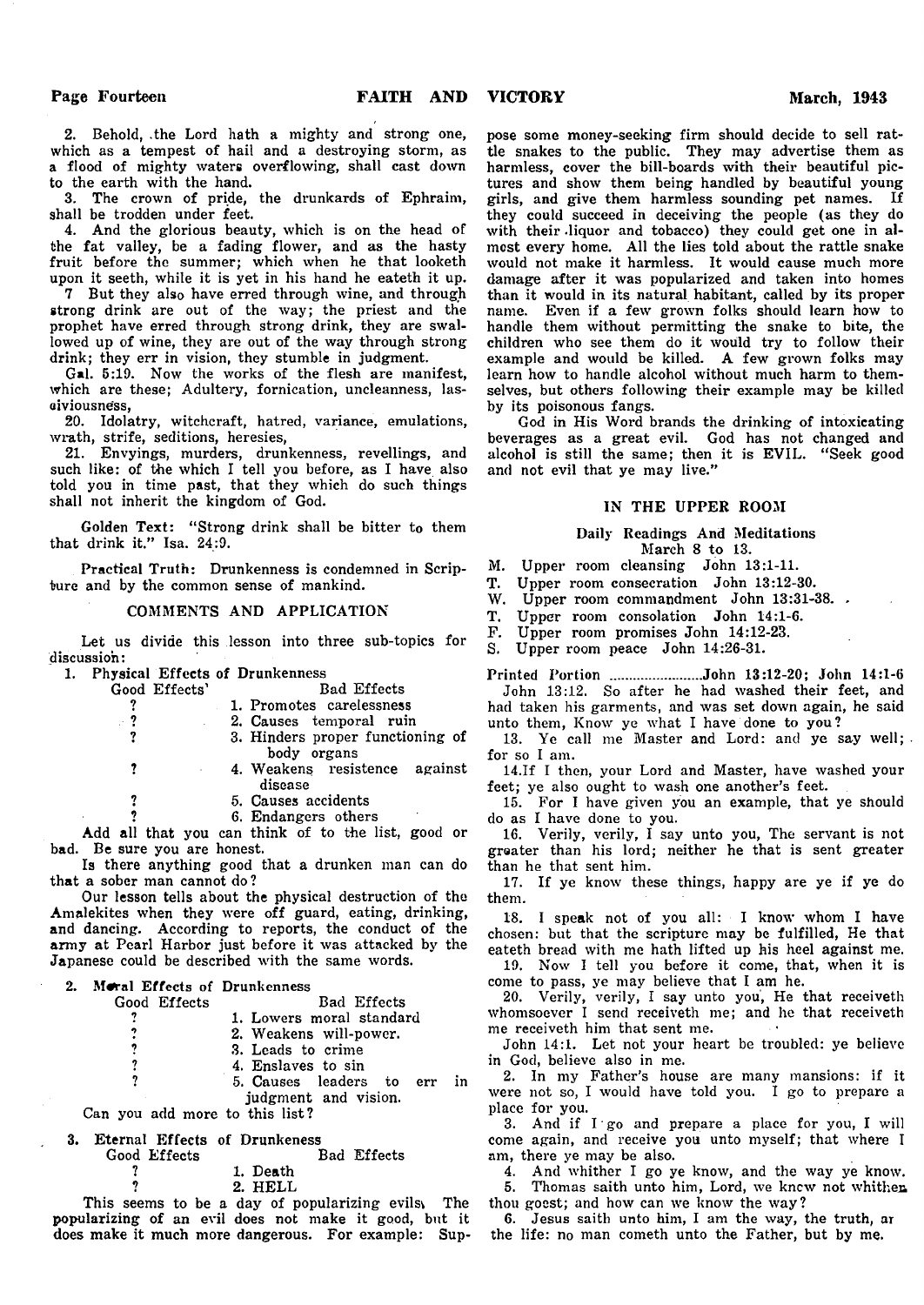Golden Text: "Jesus saith unto him, I am the way, the truth, and the life: no man cometh unto the Father, but by me.' John 14:6.

Practical Truth: Spiritual blessings are the result of humble obedience to the Truth (Jesus).

#### COMMENTS AND APPLICATION

Many teachers go to much trouble to explain away the ordinance of "Feet Washing," and their explanations have been so drilled into people that many honest hearts do not feel that Jesus meant literally what He said, "Ye also ought to wash one another's feet. For I have given you an example, that ye should do as I have done to you." Truly it was a lesson in humility; but even as we partake of the bread and wine which symbolize the broken body and shed blood of our Lord, so we follow His example in "feet washing" which symbolizes His humility in dying for us that he may wash us from our filthiness, also our humility and willingness to serve one another. Humility is a grace with which each of His followers must be clothed. When Jesus says that we " ought to" and " should" do a thing, we are taking a dangerous route when we decide that He did not mean it and go on without doing it. Jesus said, " Happy are ye if ye do them." The Poet wrote, "Trust and OBEY, for there's no other way to be happy in Jesus." In 1 Tim. 5:10 we learn that widows were not to be cared for by the church unless they had washed the saints feet.

Jesus told the disciples that one of them would betray him to. strengthen their faith in Him as the Messiah after it had come to pass.

Let it not be said that none now can do as Judas did, for the Judas spirit is still alive. Those who betray or strike at the true children of God with the hopes of killing their influence, are betraying Christ. Jesus said, "Inasmuch as ye have done it unto one of the least of these my brethren, ye have done it unto me." Such acts are usually performed by those' who have once known the way of truth and have turned from it in their hearts, or as Peter said about Judas, "By transgression fell." Jesus described this type of person in the parable recorded in Matt. 24:48, 49. This evil servant began to " smite" his fellowsehvants. Many of God's true children today are being smitten and betrayed by backsliders. You do not love Christ any more than you love his disciple. If you receive one you will receive the other.

We do not know everything about eternal glory, but we know enough, and that is, that it is promised to the obedient believers. Jesus went away that he might complete the work of salvation and bequeath to us a heavenly inheritance. Jesus is the way, the truth, and the life. When we come to the truth we then have the life of Christ in us, and are in the way. Christ bridged the gulf between God and man.

#### OUR LORD'S INTERCESSORY PRAYER

#### Sunday, March 21, 1943

#### Daily Readings And Meditations March 15 to 20.

- M. The Intercessor and the Father John 17:1-8.
- T. Intercession for the Twelve John 17:9-19.
- W. Prayer for future disciples John 17:20-266.
- T. Intercession for Peter Luke 22:31-34.
- .F. The ever-living Intercessor Heb. 7:23-28.
- S,. The throne of grace- Heb. 4:11-16.
- Printed Portion ..................................... John 17:1-8, 18-26. John 17:1. These words spake Jesus, and lifted up his

eyes to heaven, and said, Father, the hour is come; glorify thy Son, that thy Son also may glorify thee:

2. As thou hast given him power over all flesh, that he should give eternal life to as many as thou hast given him.

3. And this is life eternal, that they might, know thee the only true God, and Jesus Christ, whom thou.hast sent.

4. I have glorified thee in the earth: I have finished the work which thou gavest me to do.

5. And now, O Father, glorify thou me with thine own self with the glory which I had with thee before the world was.

6. I have manifested thy name unto the men which thou gavest me out of the world: thine they were, and thou gavest them me; and they have kept thy word..

7. Now they have known that all things whatsoever thou hast given me are of thee.

8. For I have given unto them the words which thou gavest me; and they have received them, and have known surely that I came out from thee, and they have believed that thou didst send me.

18. As thou hast sent me into the world, even so have I also sent them into the world.

19. And for their sakes I sanctify myself, that they also might be sanctified through the truth.

20. Neither pray I for these alone, but for them also which shall believe on me through their word.

21. That they all may be one; as thou, Father, art in me, and I in thee, that they also may be one in us: that the world may believe that thou hast sent me.

22. And the glory which thou gavest me I have given them; that they may be one, even as we are one:

23. I in them, and thou in me, that they may be made perfect in one; and that the world may know that thou hast sent me, and hast loved them, as thou hast loved me.

24. Father, I will that they also, whom thou hast given me, be with me where I am; that they may behold my glory, which thou hast given me: for thou lovedst me before the foundation of the world.

25. O righteous Father, the world hath not known thee: but I have known thee, and these have known thai; thou hast sent me.

26. And I have declared unto them thy name, and will declare it: that the love wherewith thou hast loved me may be in them, and I in them.

Golden Text: " Holy Father, keep through thine own name those whom thou hast given me, that they may do one, as we are." John 17:11.

#### COMMENTS AND APPLICATION

Jesus had ended his instructions to the disciples in the upper room with the words, " Be of good cheer, I have overcome the world." Then he lifted up his eyes to intercede with the Father for them, that- they too might overcome and be partakers of the glory that was soon to be His.

By being glorified, the Son could- impart eternal life through the Spirit to others and the Father would be glorified. God is glorified when His ideal is realized in His human creatures. Jesus- had power over all flesh. None are excluded in the great plan of redemption. He i able to save to the uttermost all who will come to God by Him.

"That they might know thee." This knowledge is not human intellect, for "the world by wirdom knew no" God," but it comes when one is born of God by a spiritual birth. Christ had revealed the true character of God to men. He often told them that his teachings came from the Father, He gave these teachings to the disciples